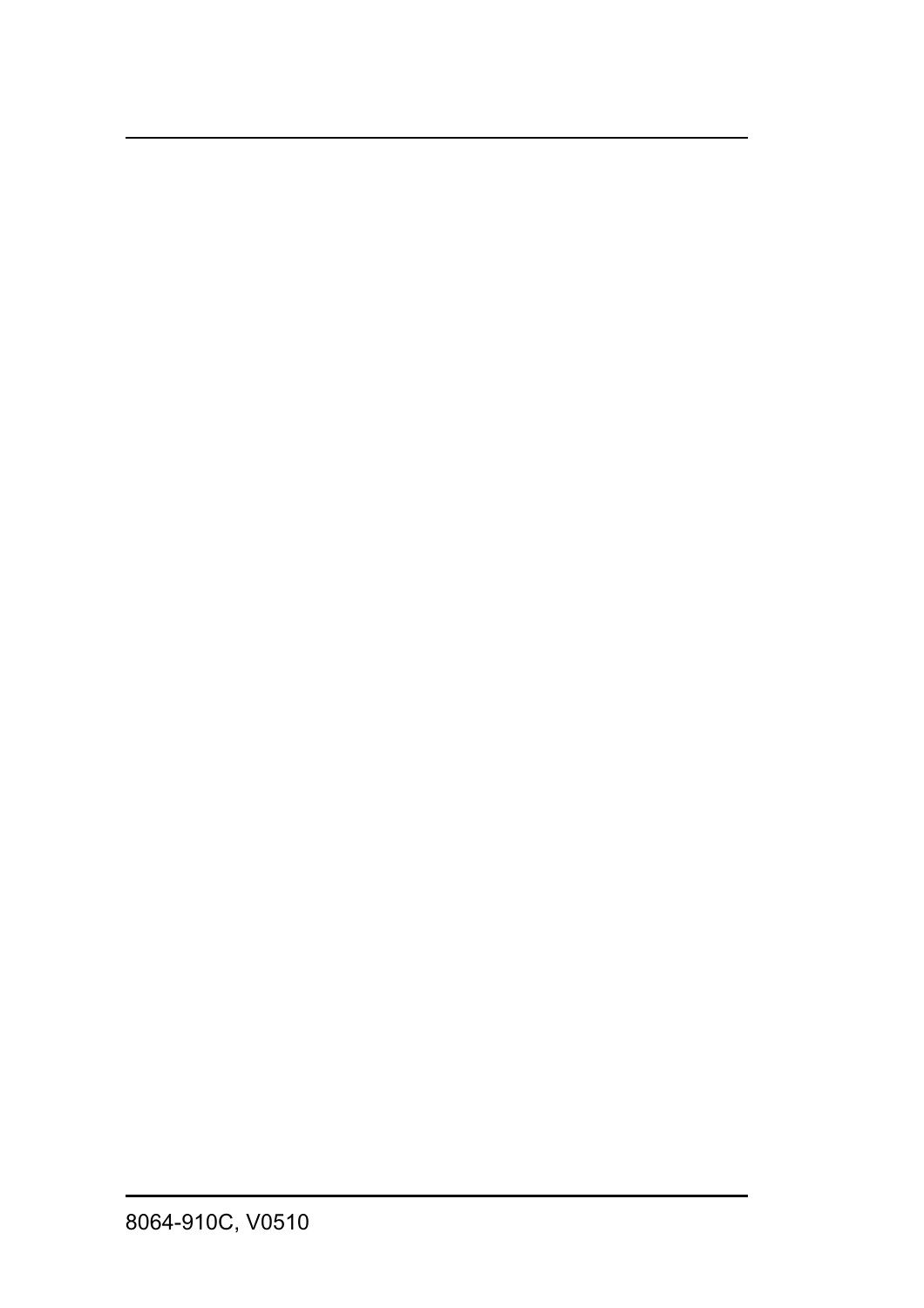## **Table of contents**

| 4. Programming products and tools 15 |  |
|--------------------------------------|--|
|                                      |  |
|                                      |  |
|                                      |  |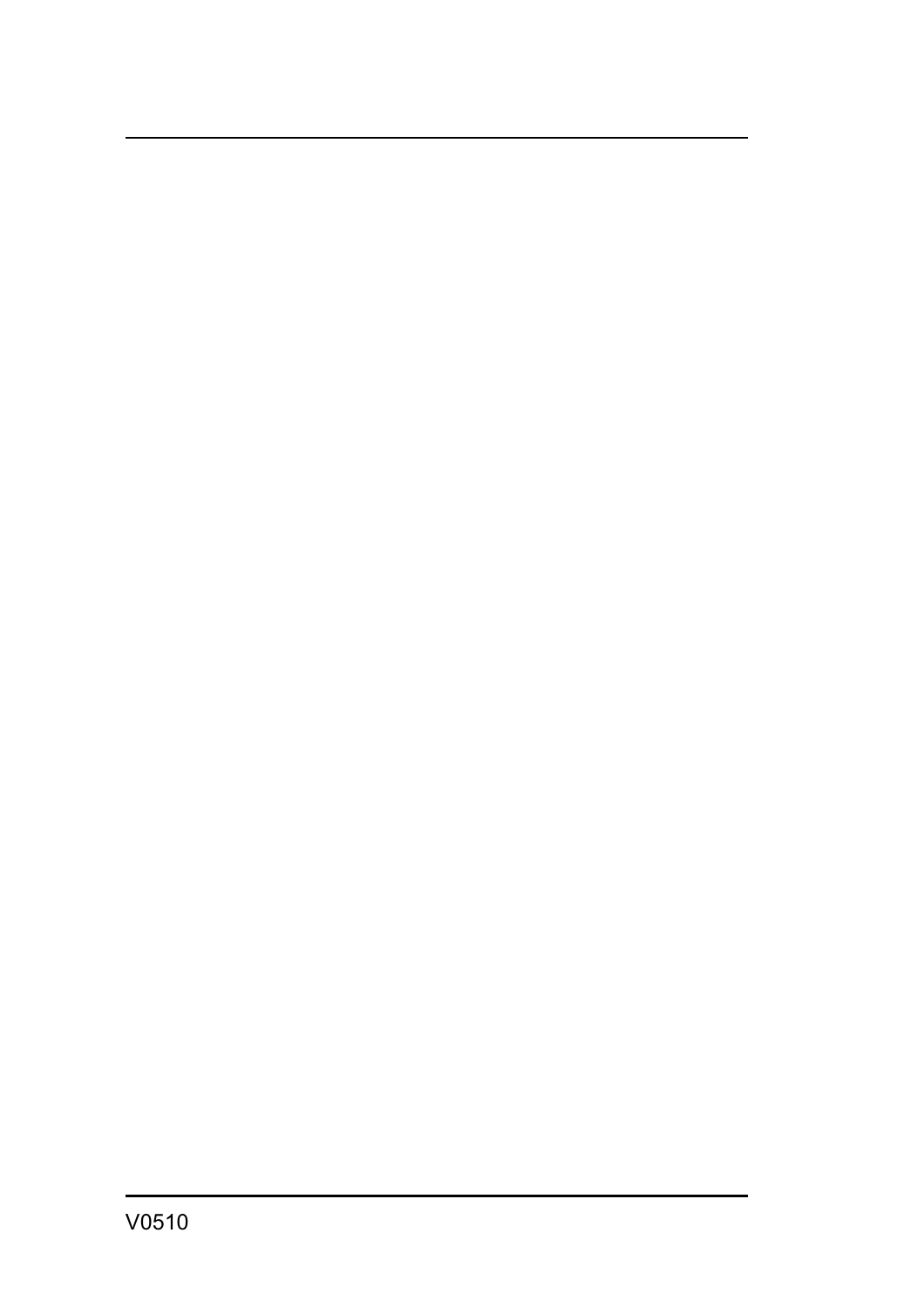## **1. Introduction**



The DA-41 is a programmable control for conventional press brake machines.

This manual assumes that the DA-41 is configured using the bending depth formula. If the unit is configured for bending depth calculation based on tables please refer to the version 2 user manual (8064-901C). If you are not sure which method is configured please contact your machine supplier.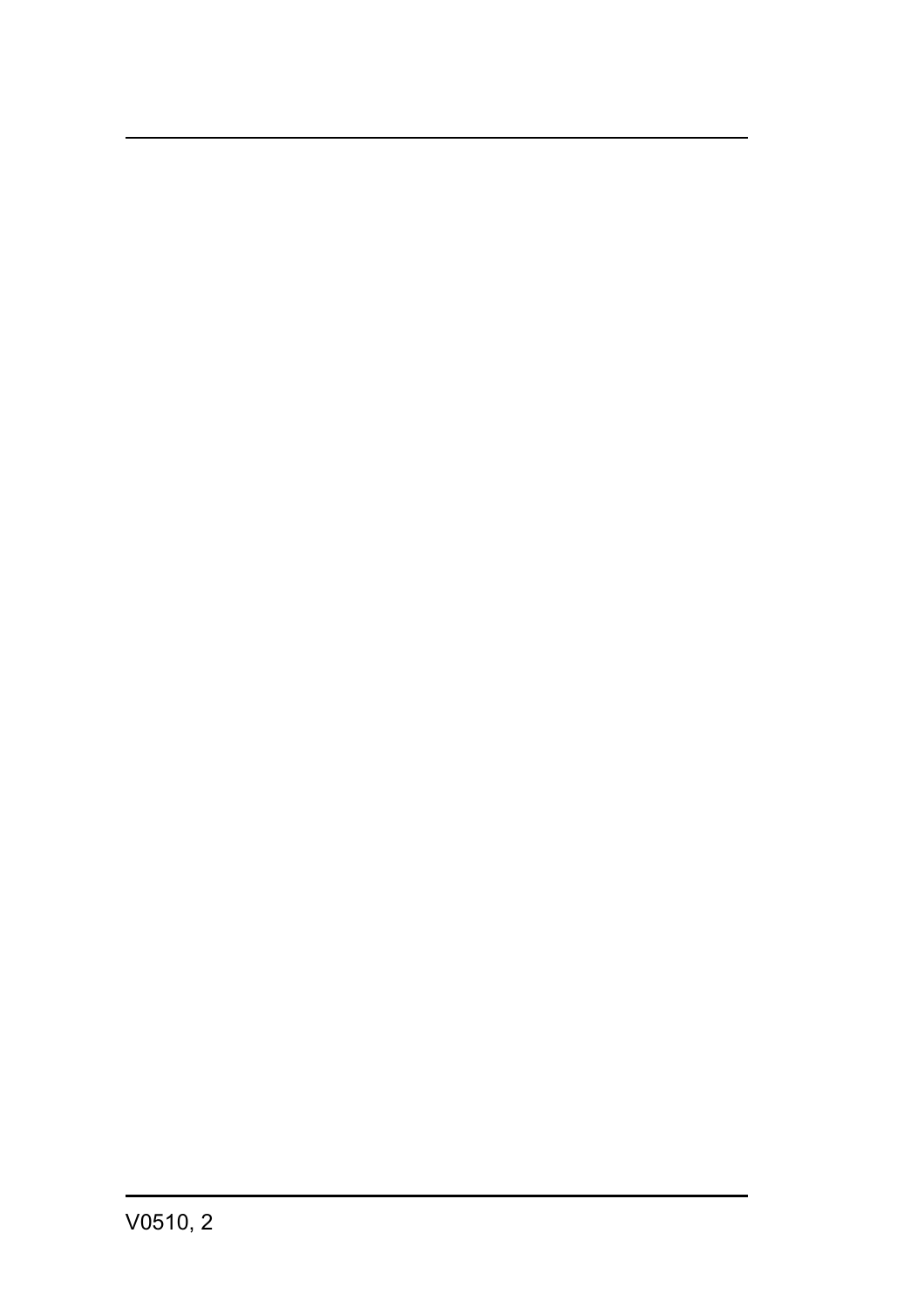## **2. Hardware**

#### **2.1 Front panel**

The following picture shows a representation of the front panel. The panel contains one display and several keys for programming and axis control. The display will be explained in the next section.



The keyboard contains the following keys:

- 10 numerical keys (0 9)
- decimal point
- plus/minus toggle
- clear key, to clear a parameter value
- enter key, to enter a typed value
- arrow keys, to select various parameters
- stop key (0) (incl. status LED)
- start key (1) (incl. status LED)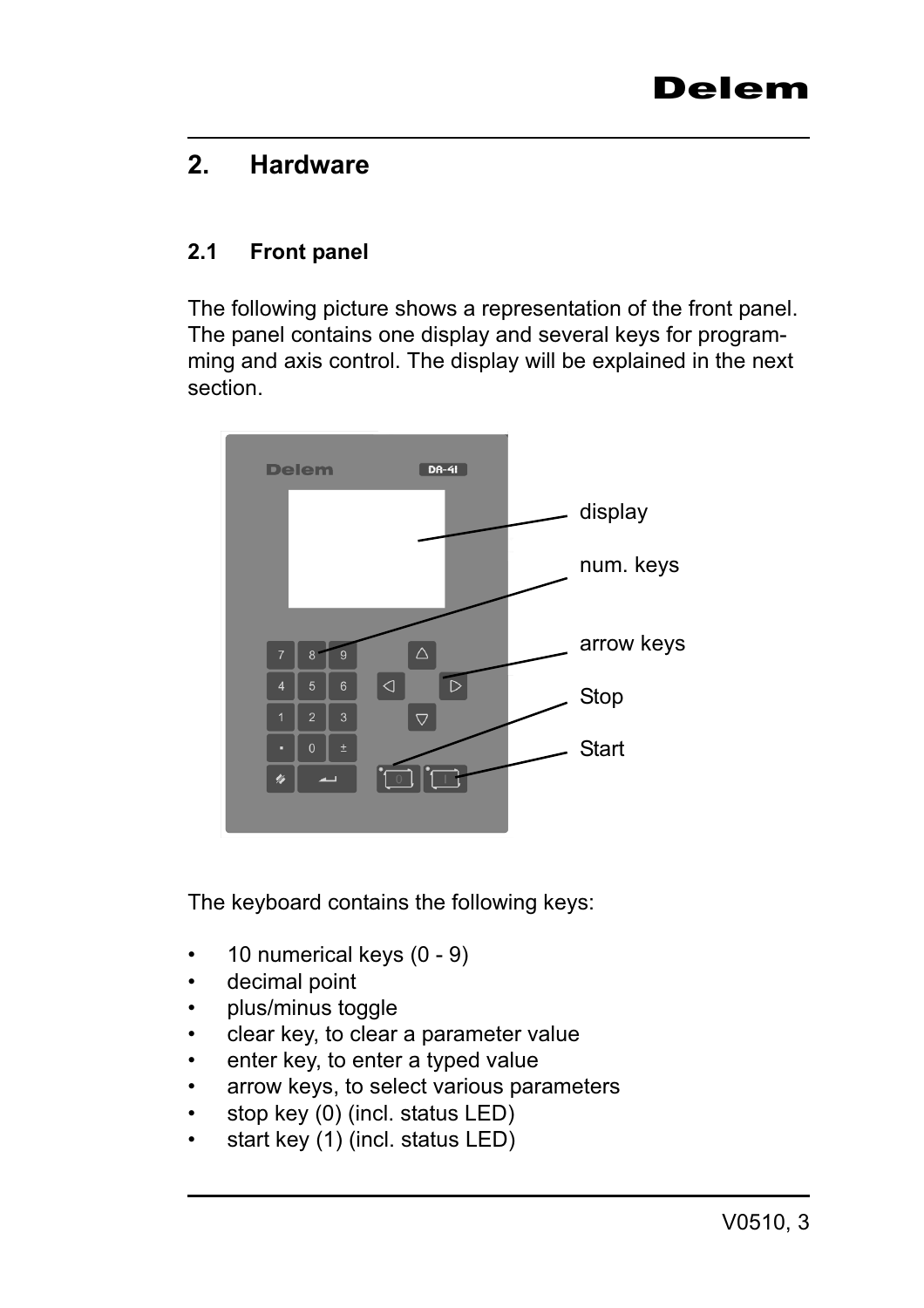## **2.2 Display**

The DA-41 has a monochrome LCD display, 320 x 240.



At the top of the screen, the different operation modes are represented by symbols.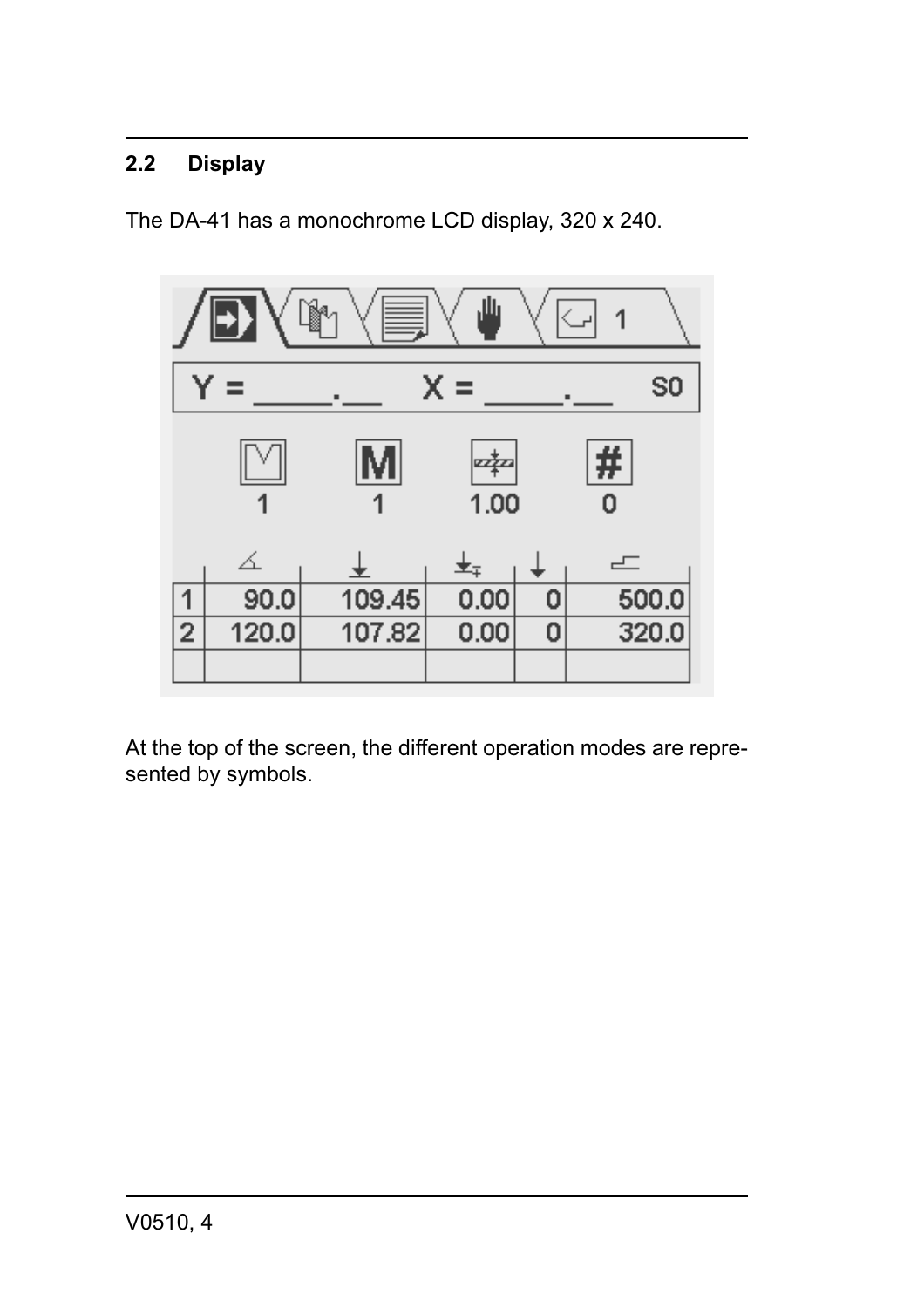## **3. Operating modes**

#### **3.1 Introduction**

The control has several modes for programming and operation:



It is indicated in the top of the screen which mode is active.

#### **3.2 Basic navigation**

- To switch between modes, press the <arrow up> key until the mode symbol is highlighted. Then use the  $\leq$  arrow left > and <arrow right> key to move to the required mode.
- To enter a mode press the arrow key down.
- Within a mode, use the arrow keys to move around between parameters and fields.
- To program a parameter, move the cursor to the appropriate symbol and type the required value. Press ENTER to con-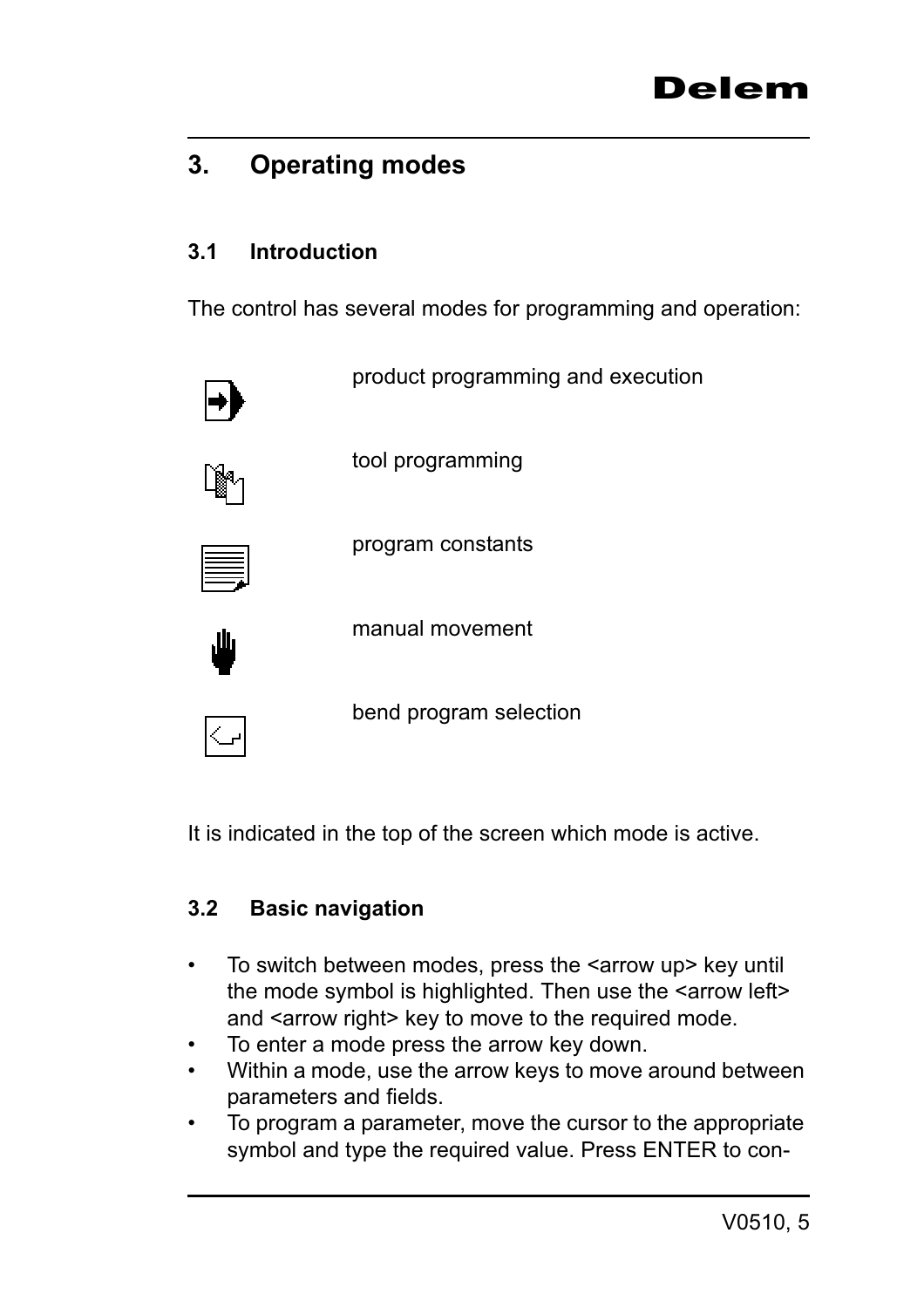firm the value. A programmed value is also confirmed when an arrow key is pressed. In some cases, the <arrow left/ right> keys can also be used to change values.

- Steps and their parameters can only be programmed and viewed when the control is stopped.
- To start execution of a program, press the 'Start' key.

## **3.3 Product programming**



Select this symbol in the menu bar for product programming and execution



This programming screen in divided into three areas. From top to bottom these are:

- Current Y and X position
- General product properties
- Table with bend steps, each step has several parameters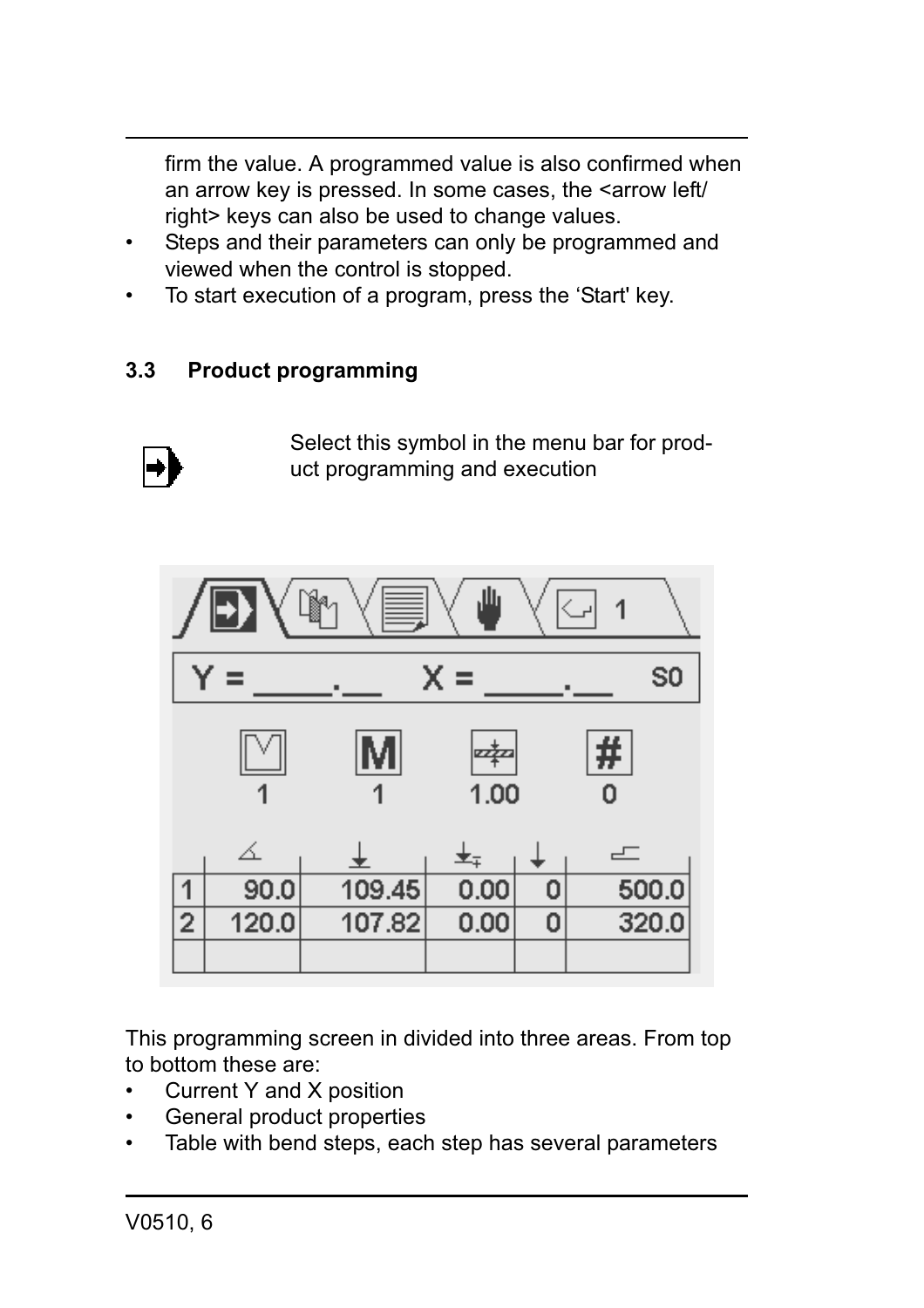In the upper right corner of the screen, the number of the currently active program is shown.

In this screen, a product program can be edited and executed. Programming of products will be explained in chapter 4.

#### **3.4 Tool Selection**



Select this symbol in the menu bar for tool selection and programming.



This screen displays an overview of the available tools. The table indicates the tool number, the V-opening, the tool angle and radius. During product programming, the programmed tool properties are used for the calculation of Y-axis values. To enter the tool properties place the cursor on the applicable field of a tool and simply enter the desired value.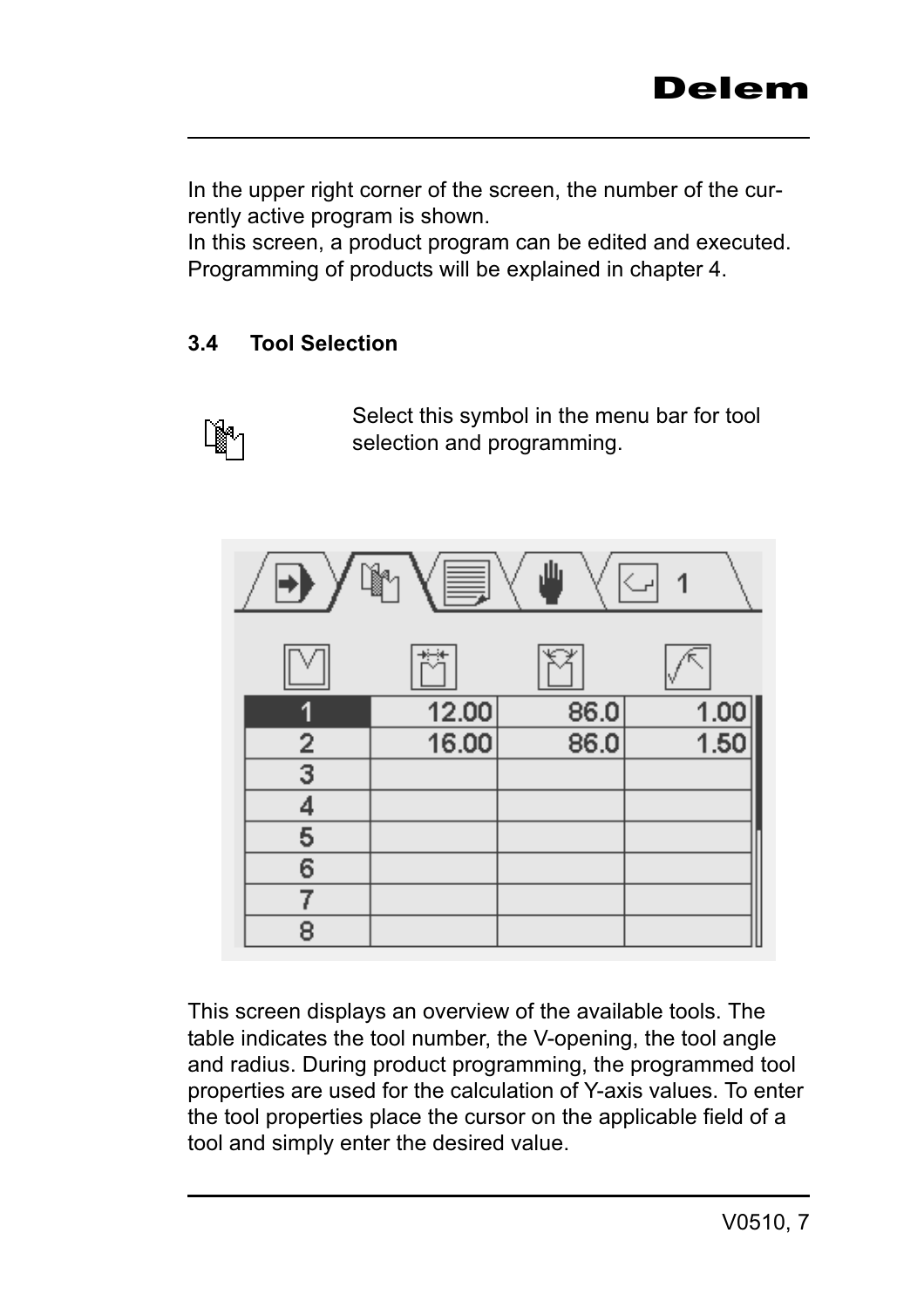## **3.5 Program constants**



Select this symbol in the menu bar for the program constants



In this screen, several control settings can be viewed and changed.

Parameters (except the read-only ones) can be edited using the arrow keys (left and right) or they can be programmed numerically. The program constants menu can be exit by navigating to the upper symbol menu with the arrow up key or by pressing the STOP button to return directly to the automatic production mode.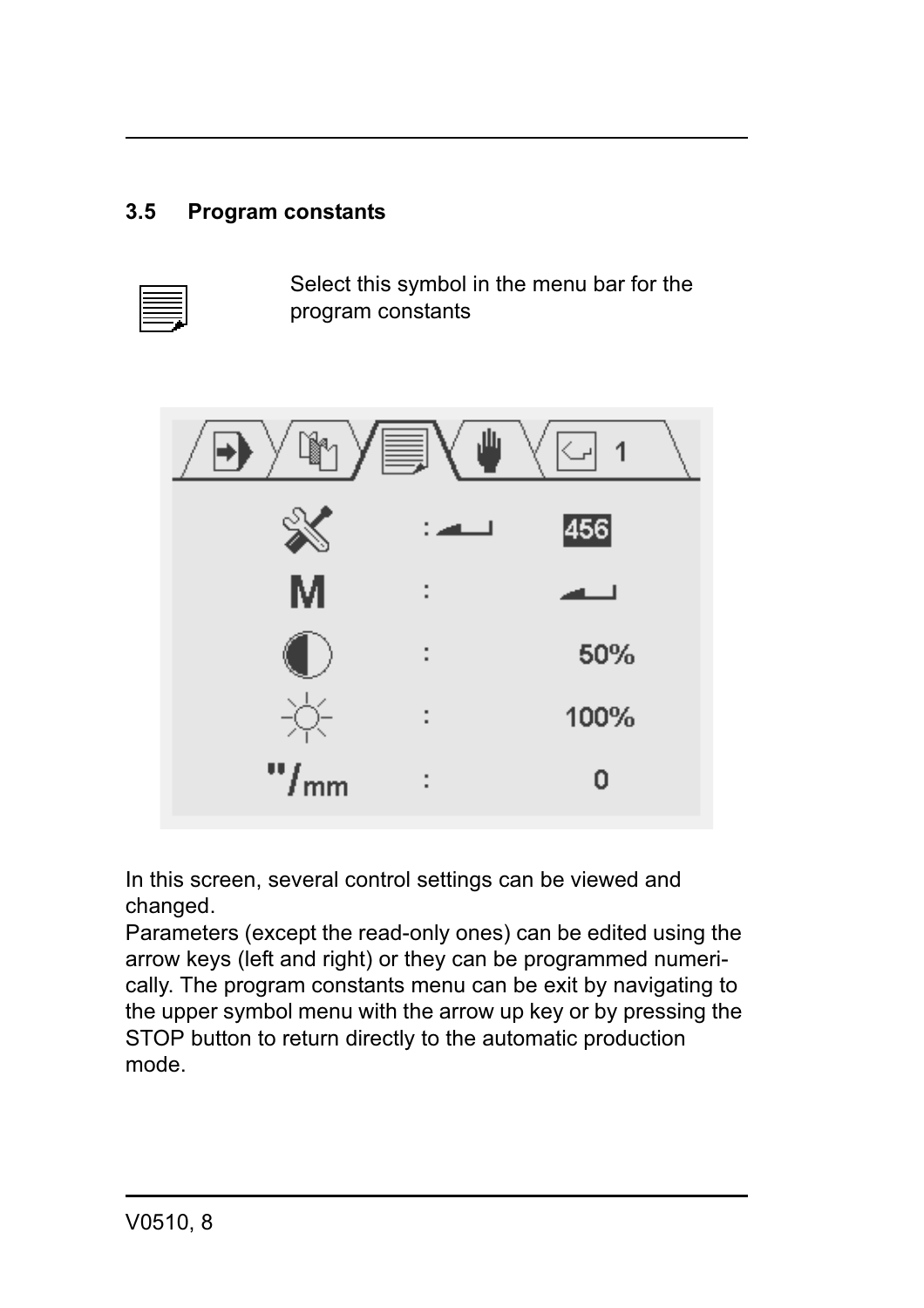

التناهيات

Service menu: To access the service menu type the code 456 followed by the enter key. To exit the service menu press the STOP button Note: when enter the enter key is pressed without the specified code the calibration point will be displayed but cannot be changed (read only). This will be indicated with a lock symbol in the upper right corner of the screen



In the service screen the actual calibration point can be programmed and an overview of actual system information is available.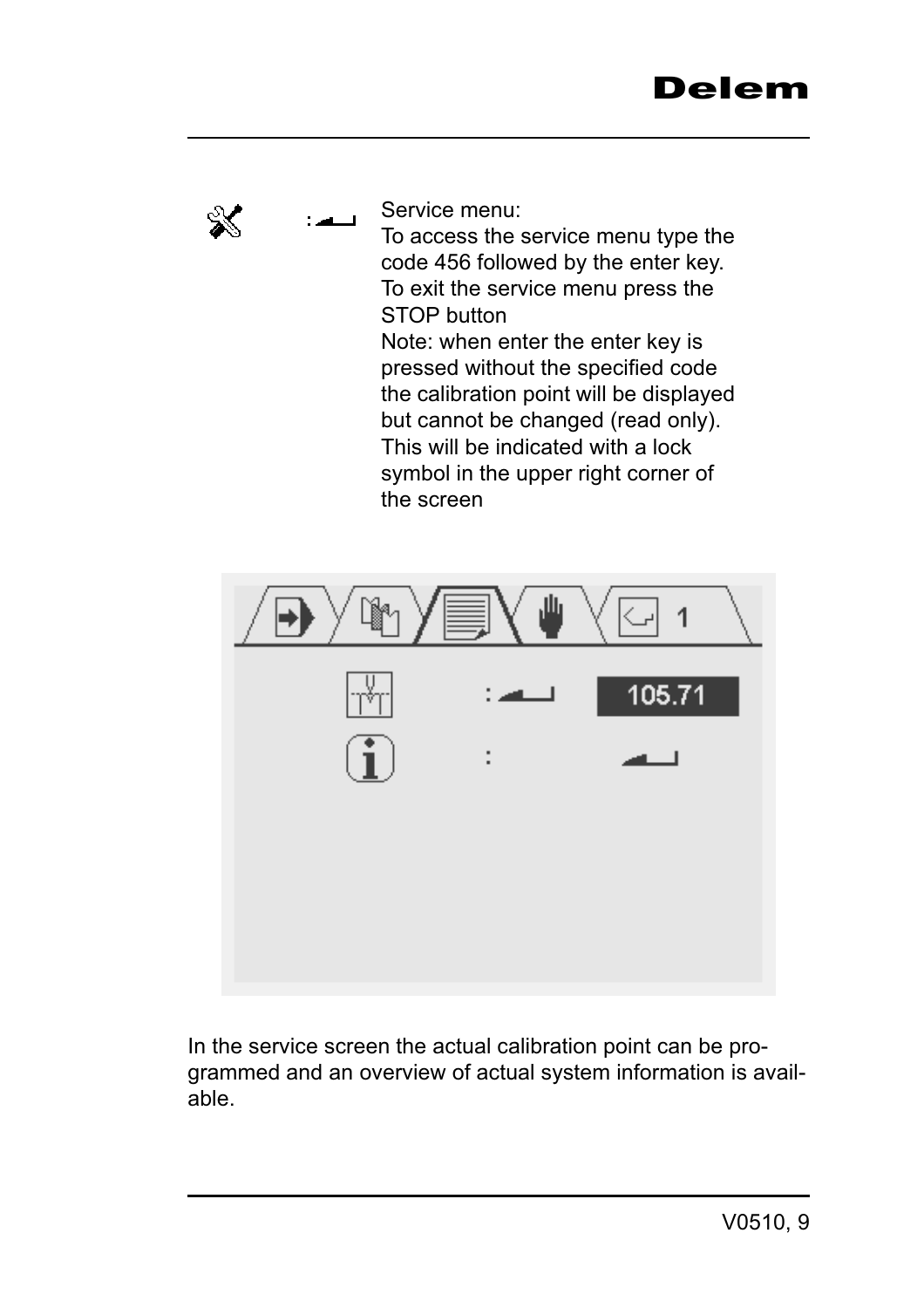

To access the System information screen place the cursor on the System information screen parameter and press the enter key. In the service information screen the following information is viewed.

|               | V | Software version: the version num-<br>ber of the installed application soft-<br>ware of the DA-41. This parameter is<br>read-only.                                  |
|---------------|---|---------------------------------------------------------------------------------------------------------------------------------------------------------------------|
| $\frac{1}{2}$ |   | Serial number: the serial number of<br>the DA-41. This parameter is read-<br>only.                                                                                  |
| י⁄9∣          |   | Memory usage: indicated how many<br>percent of the available memory is<br>used. This parameter is read-only.                                                        |
|               |   | Hours: the number of hours the<br>machine has been running. This<br>parameter is read-only.                                                                         |
|               |   | Strokes: the number of bend strokes<br>the machine has executed. This<br>parameter is read-only.                                                                    |
| м             |   | Material properties menu:<br>In this menu the material properties<br>can be programmed. To access the<br>menu press the enter key, to exit<br>press the STOP button |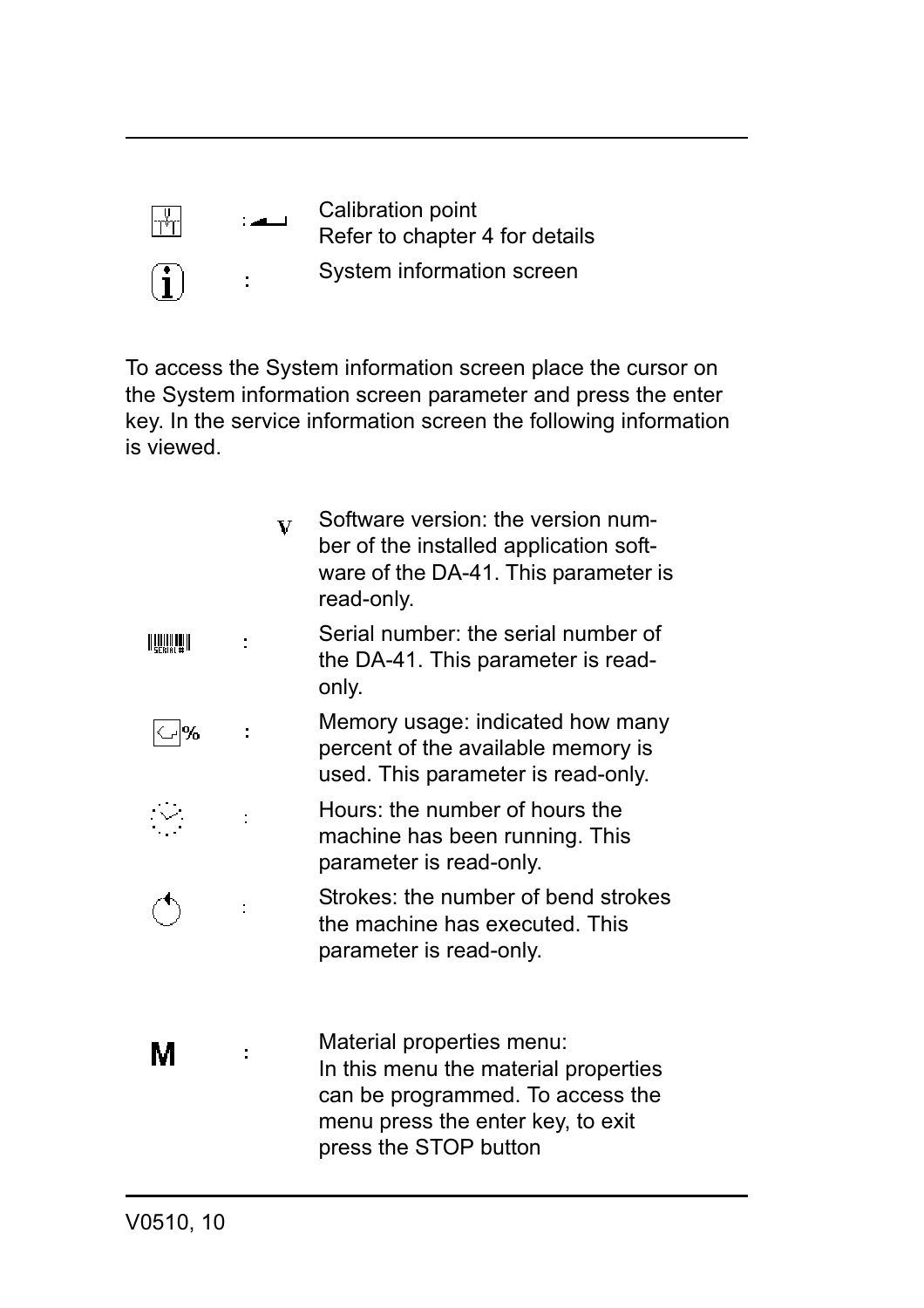

| ΙMΙ                                                   |   | Material ID number                                           |
|-------------------------------------------------------|---|--------------------------------------------------------------|
| $\sigma$ [N/mm <sup>2</sup> ]                         |   | Material Tensile strength                                    |
| $\left \mathsf{E}\left[\mathsf{N/mm^2}\right]\right $ |   | <b>Material E-module</b>                                     |
|                                                       | ÷ | Contrast (%)                                                 |
|                                                       | İ | Brightness (%)                                               |
| $^\prime\prime$ mm                                    |   | Switch to select units:<br>$0 =$ millimeters<br>$1 =$ inches |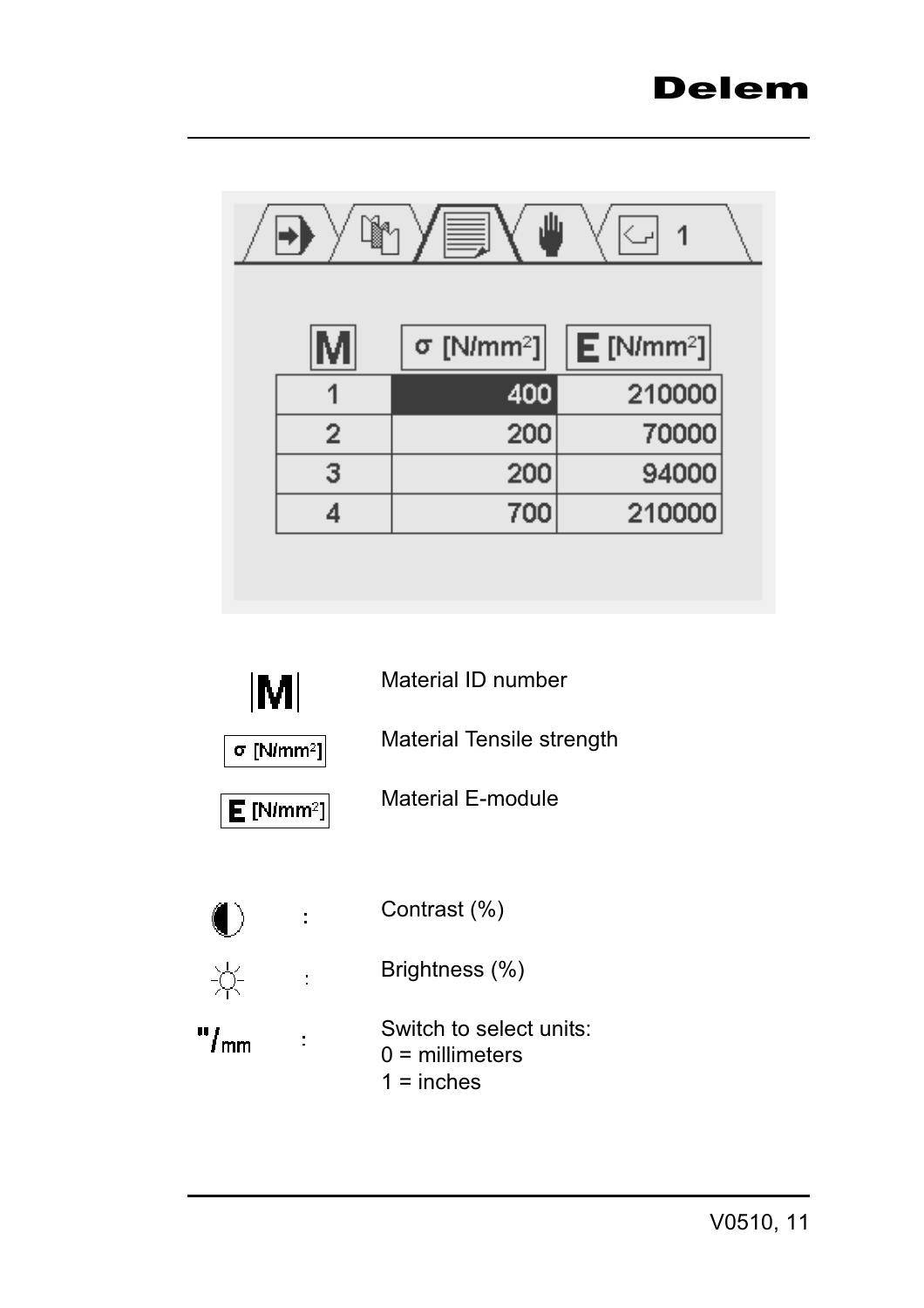Depending on the machine specifications one or more of the below mentioned functions can be available on the program constants screen.

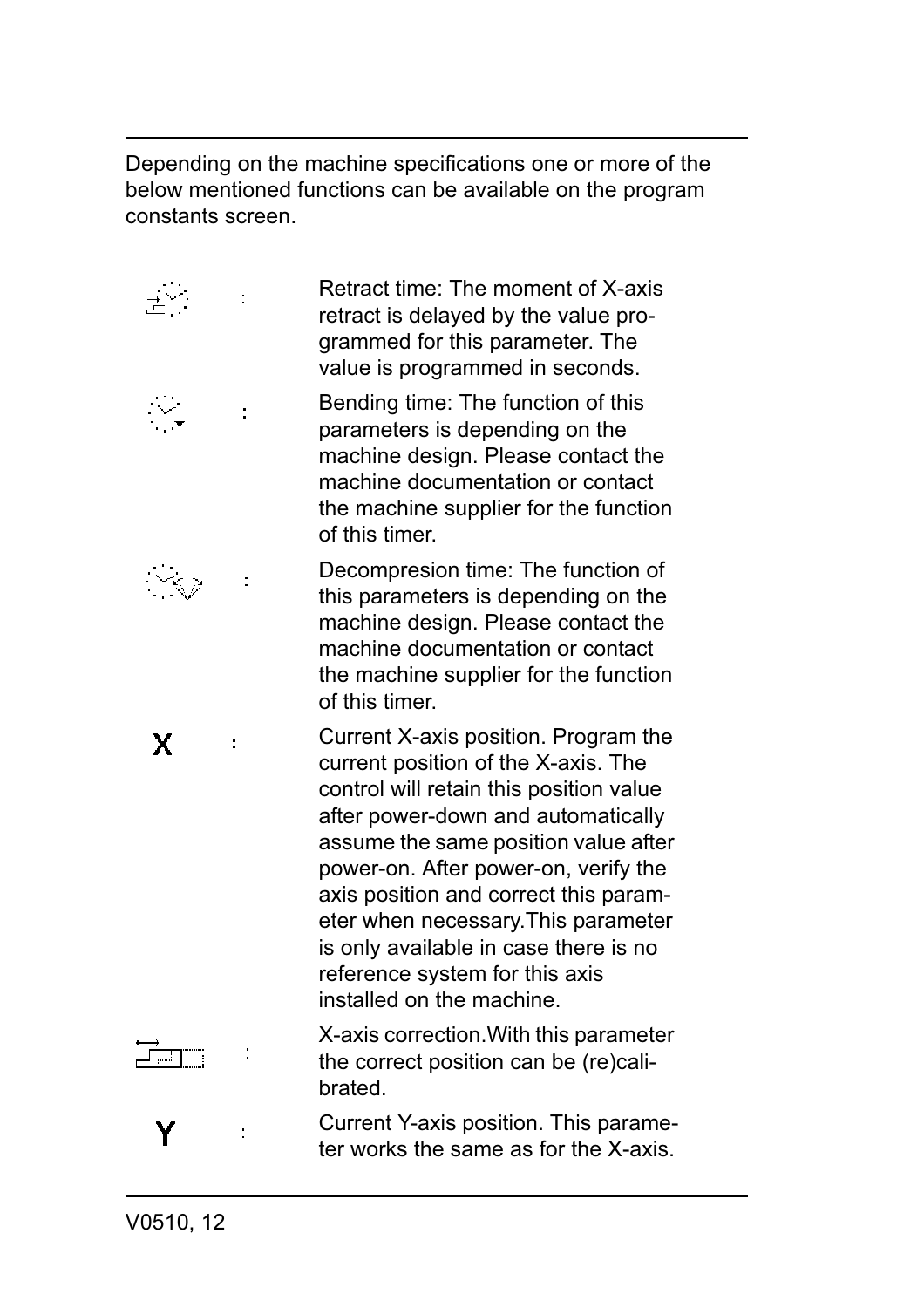

Show bending force in Ton or kN. Ton $f_{kN}$ ÷

Bending force correction factor. The  $P%$ ÷ calculated force is multiplied by this factor.

#### **3.6 Manual movement**



Select this symbol in the menu bar for the manual movement screen



In this screen the X- and Y-axis can be moved manually with the arrow keys. This can only be done when the control is not started. By using the arrow keys up and down the Y or X-axis can be selected.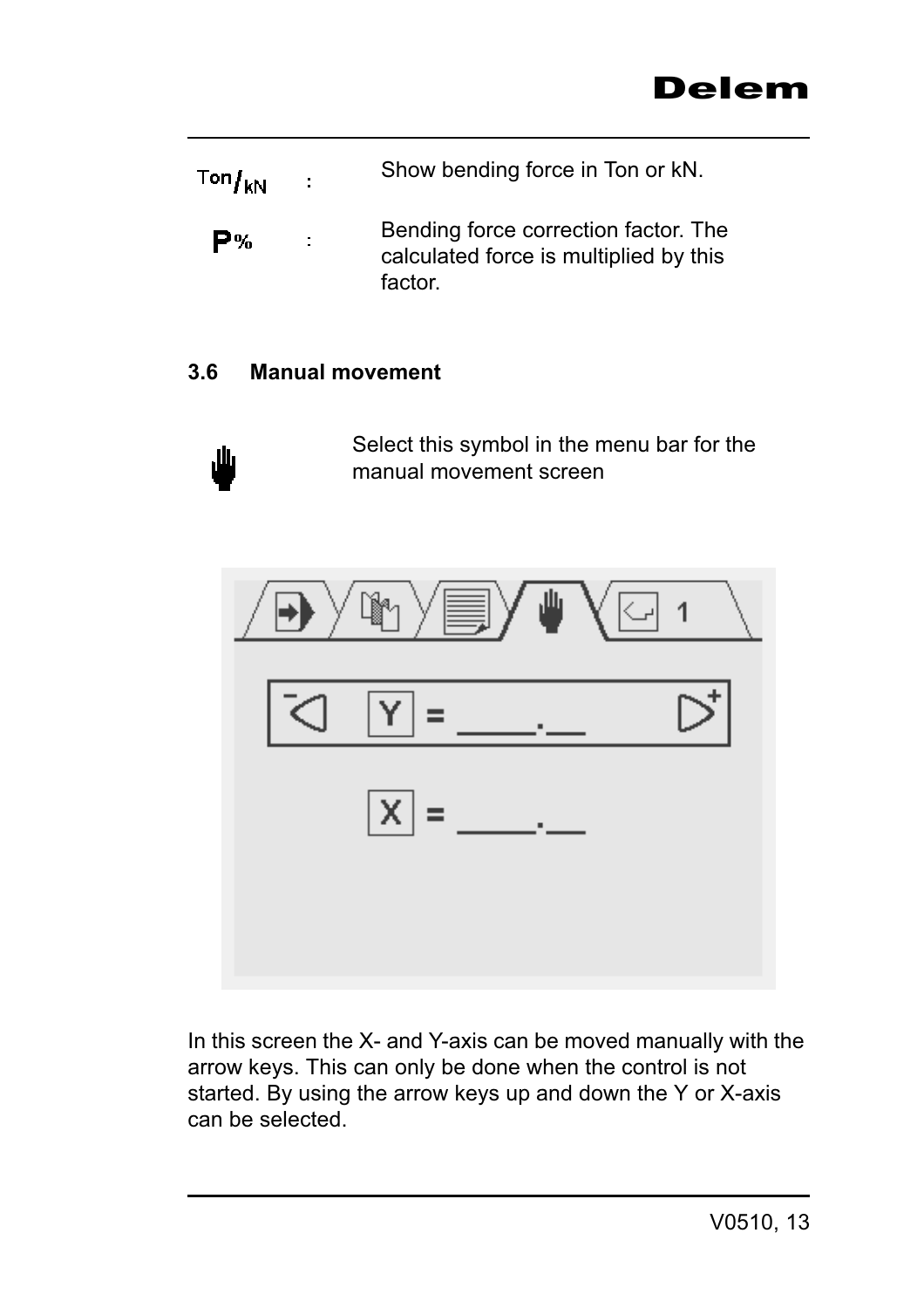To move an axis gradually, press the left or right arrow key once. To move an axis at high speed, press the arrow key continuously.

### **3.7 Product selection**



Select this symbol in the menu bar for the product selection screen



The symbols above each column have the following meaning:



Current selected product.



The number of bends in this product.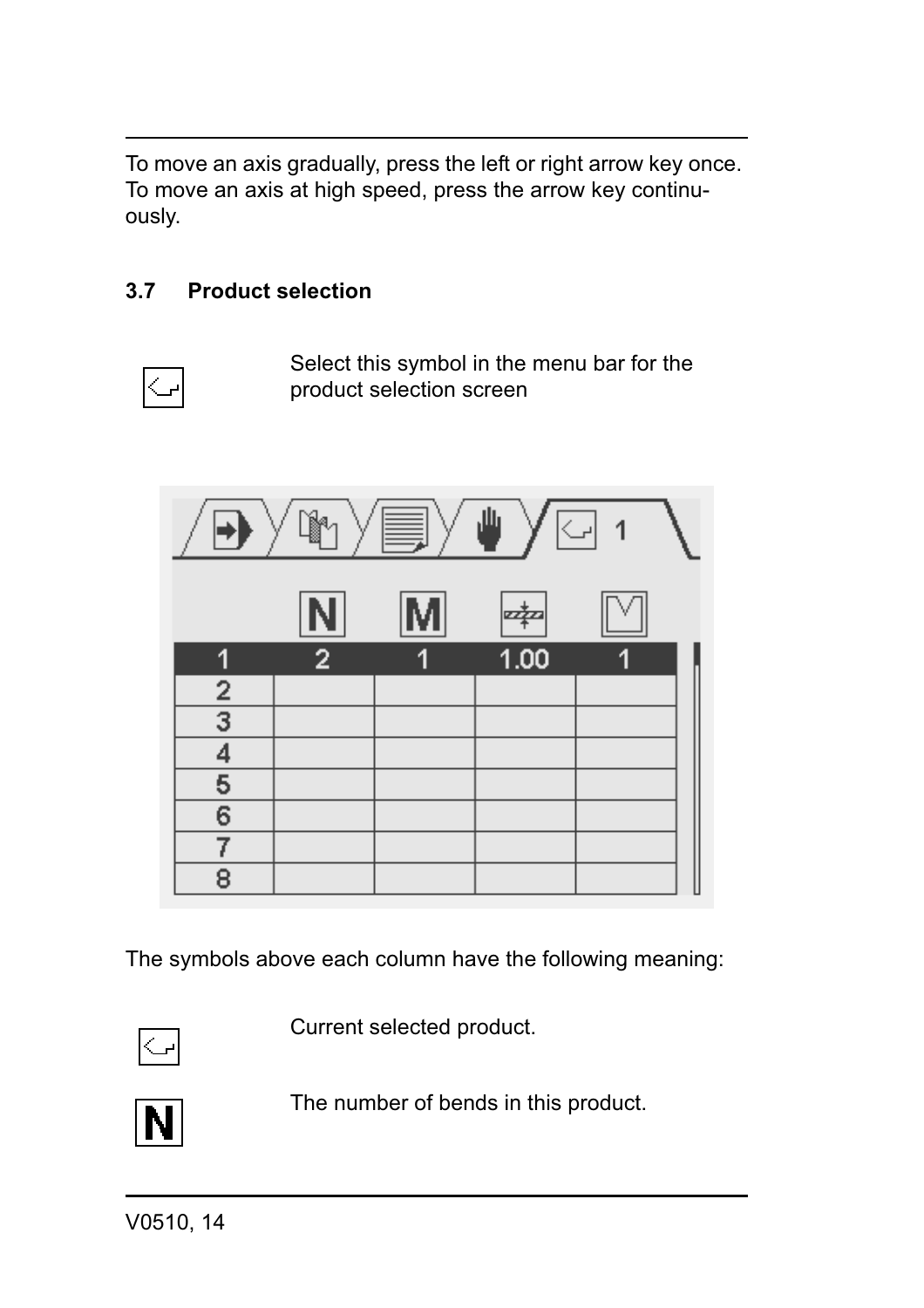Material ID number in this product.

Sheet thickness of this product.



Used tool in this product.

There are 100 product programs available in the control. To edit a program, it must be selected first. By default, all programs consist of 0 steps. As soon as a program has been selected, one step is added to the program.

To select a program, move the cursor to the required program number and press ENTER to select it. This program number is also displayed in the upper right corner of the screen, beside the mode symbol.

To select a program with a high number (e.g. 74), press the first digit of this number (e.g. 7). The cursor will automatically jump to the group of numbers that begin with this digit. Then use the arrow keys to get to the correct program number.

When a program has been selected, the control automatically switches to the programming mode.

A program remains active until another program is selected or until it is deleted.

To delete a program, move the cursor to the program number and press the clear key. The program number remains, but the number of steps is reset to 0.

## **3.8 Key lock**

The control is equipped with a key lock function, to prevent unauthorised programming. Whether the key lock function is available or not depends on the machine specifications.

If the control is unlocked, it can be programmed as described in this manual.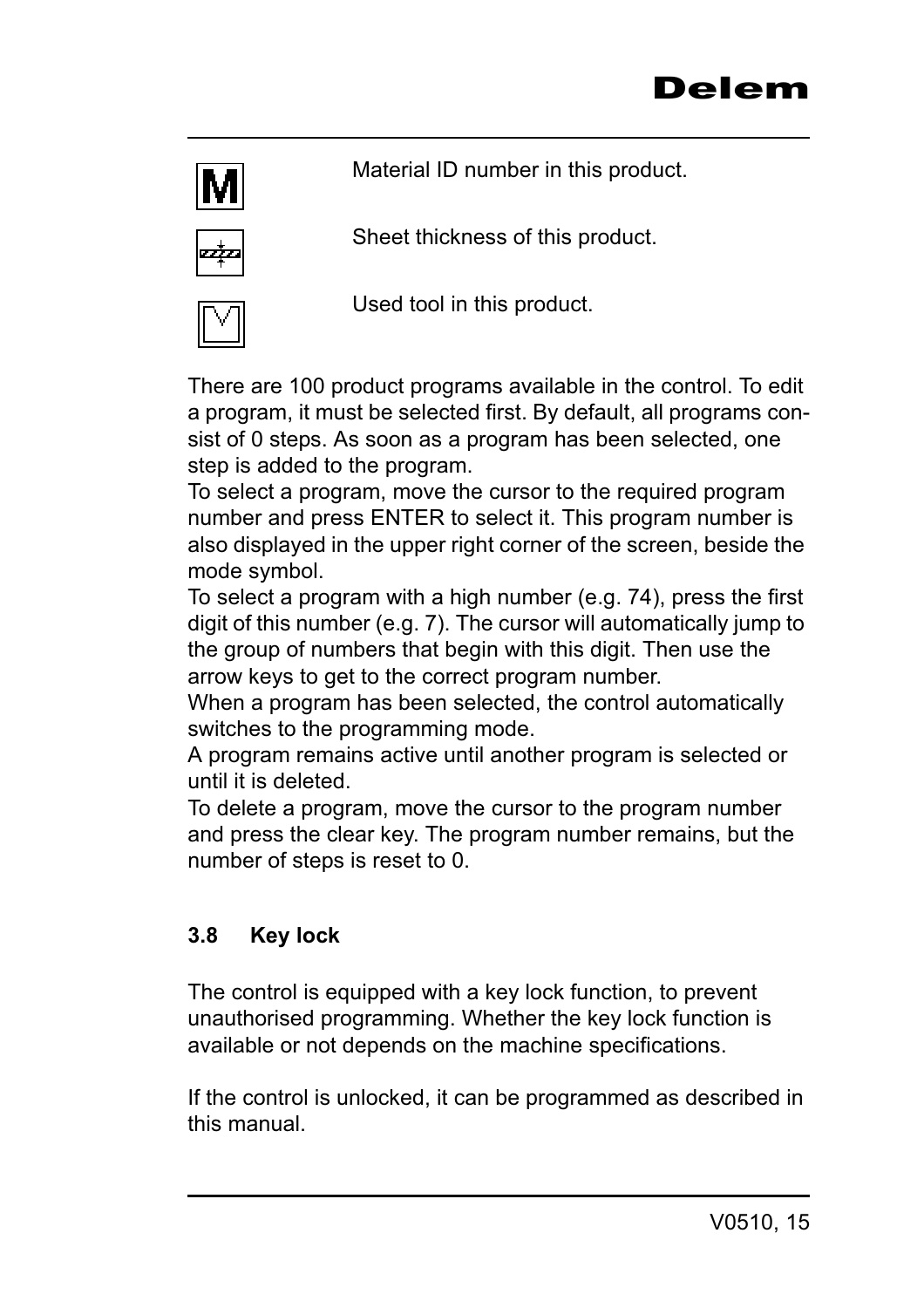If the control is locked, it is indicated by a lock symbol in the upper left corner of the programming window.



When locked, the following operational restrictions apply:

- programs cannot be created or edited
- programs cannot be deleted
- tools cannot be created or edited

The following actions are still possible when the control is locked:

- programs can be selected (if they consist of one or more steps)
- programs can be executed
- Y-axis corrections within programs can be changed
- program constants can be changed
- axes can be moved through the manual movement screen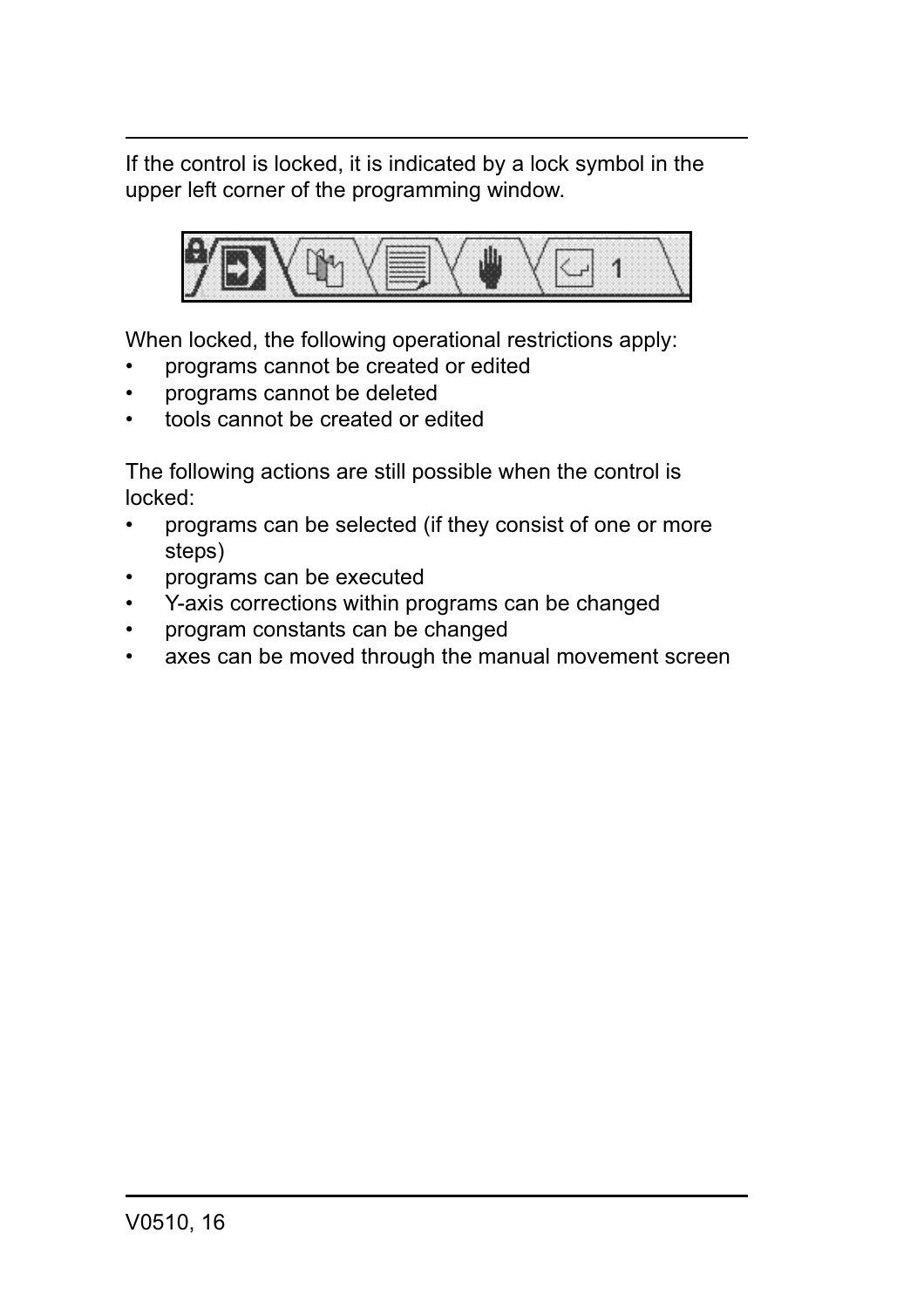## **4. Programming products and tools**

#### **4.1 Introduction**

Programming of products and tools can be done very straightforward.

Normally, bend programs can only be programmed when tools and materials are available, so they must be programmed first. In order to execute the programmed product successfully the calibration point should be set correctly. All these aspects are described in detail in next paragraphs.

#### **4.2 Setting the calibration point**

To calibrate the bending depth calculation the calibration point must be programmed. This parameter defines the Y-axis position when the tools are closed. In other words, the Y-axis position that corresponds with the situation where the lowest point of the punch is at the same level as the upper side of the V-die (pinching point with sheet thickness = 0).

This calibration point parameter is available in the program constants menu. This procedure has to be repeated each time the height of the tools that are mounted in the machine are changed.

To set the calibration point, select the service parameter in the program constants menu. Enter code 456 and press enter.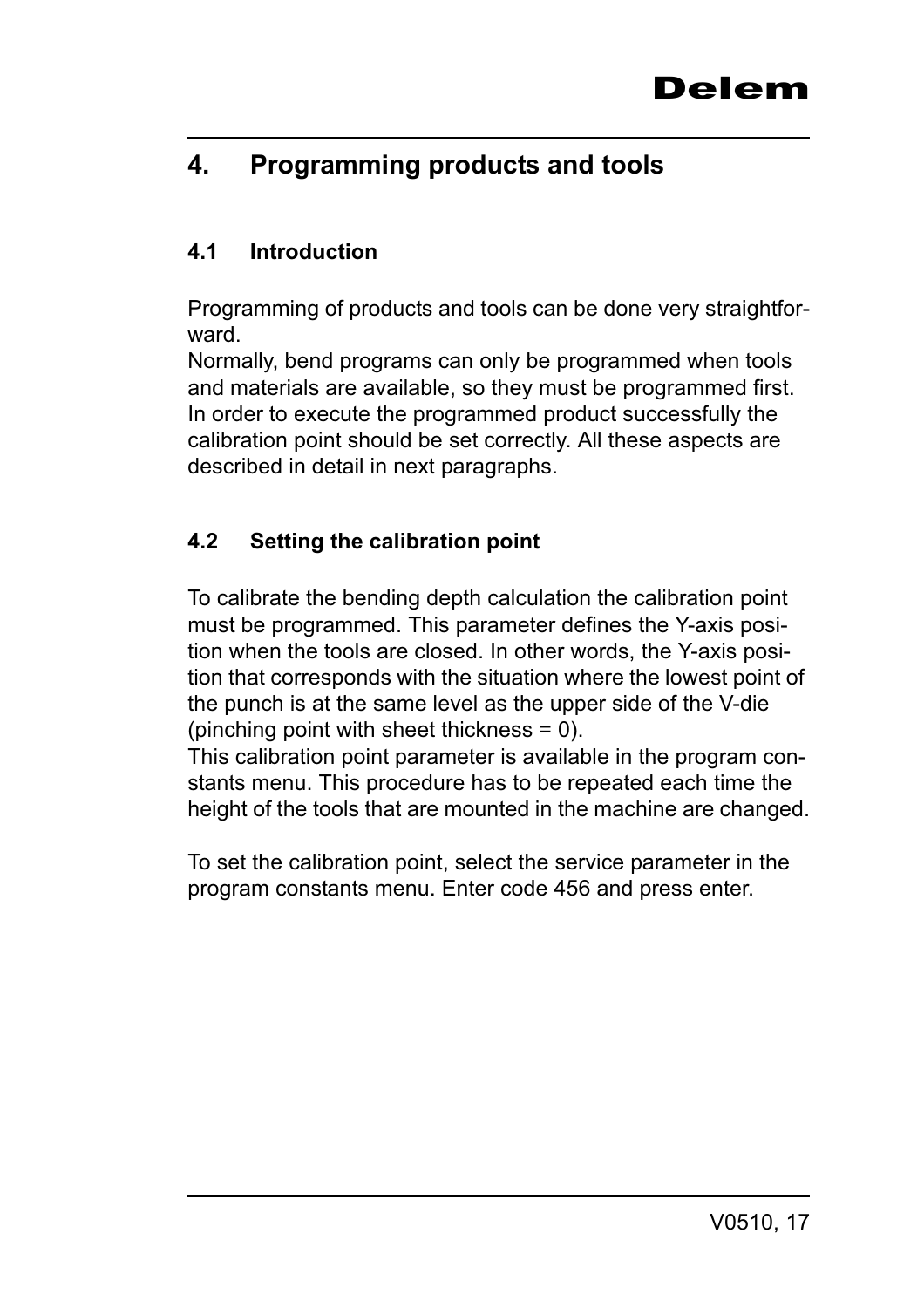

After the enter key is pressed the following screen will be displayed. In this example the calibration point is 105.71mm.

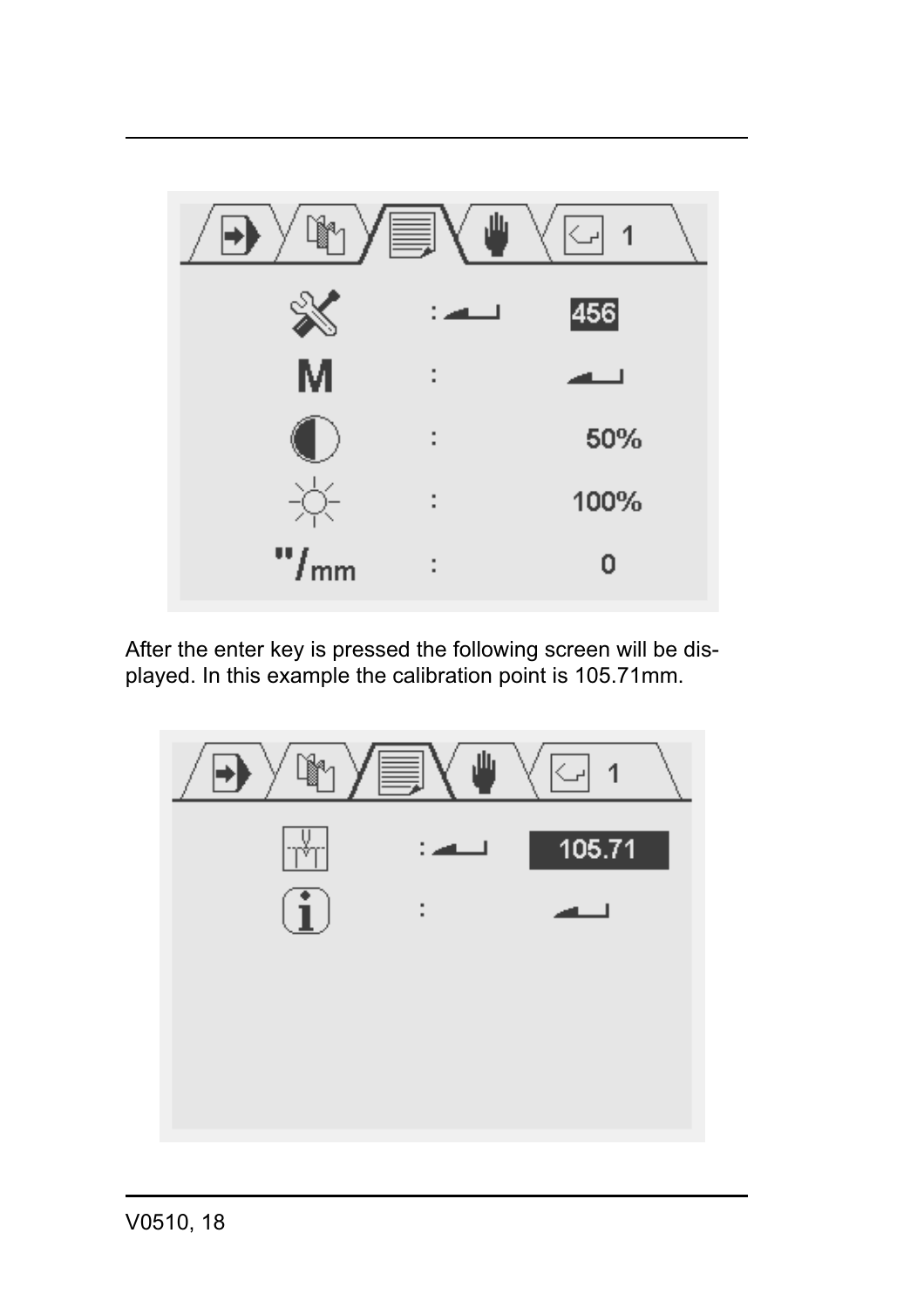Note: when enter the enter key is pressed without the specified code the calibration point will be displayed but cannot be changed (read only). This will be indicated with a lock symbol in the upper right corner of the screen.

A practical way to calibrate the machine is to place a sheet of material between the tools and find the Y-axis position at which the punch just touches the sheet (pinching point).

If the enter key is pressed again on the calibration point the following screen is opened.



The first parameter indicates the last used Y-axis position. The second parameter is to define the thickness of the sheet that has been used for the calibration. When the thickness value is entered, the calibration point is calculated automatically.

To return to the previous screen, press the stop key.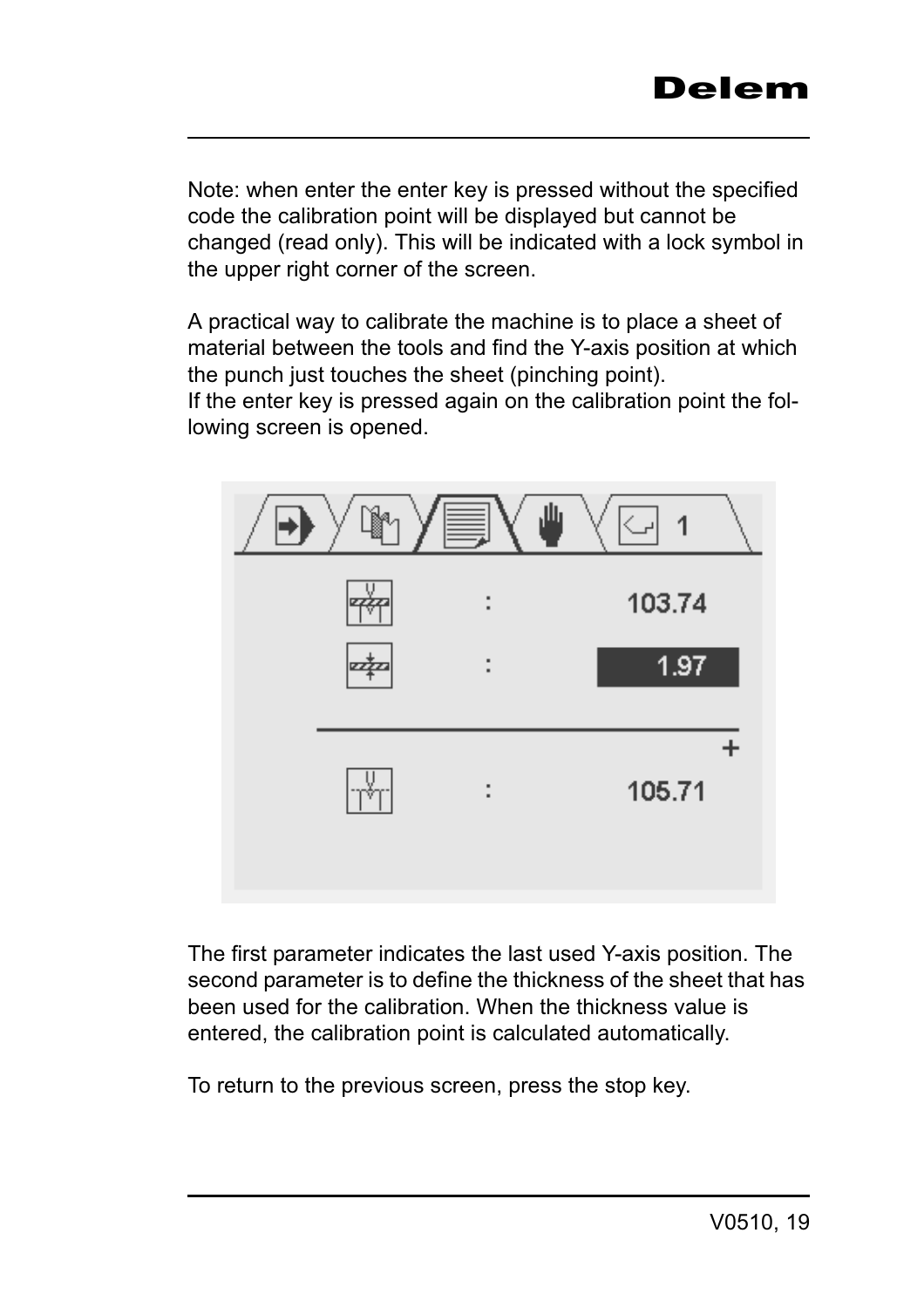## **4.3 Tool programming**

In order to program or modify a tool select the tool symbol in the menu bar. A total of 15 different tools can be programmed.



A tool is programmed by entering a few essential tool values. These values will be used for automatic bend depth calculation during bend programming.

At the top of the tools window, four general tool properties are shown:

Tool number. Range: 1 - 15.



V-opening of the die.



Angle of the die.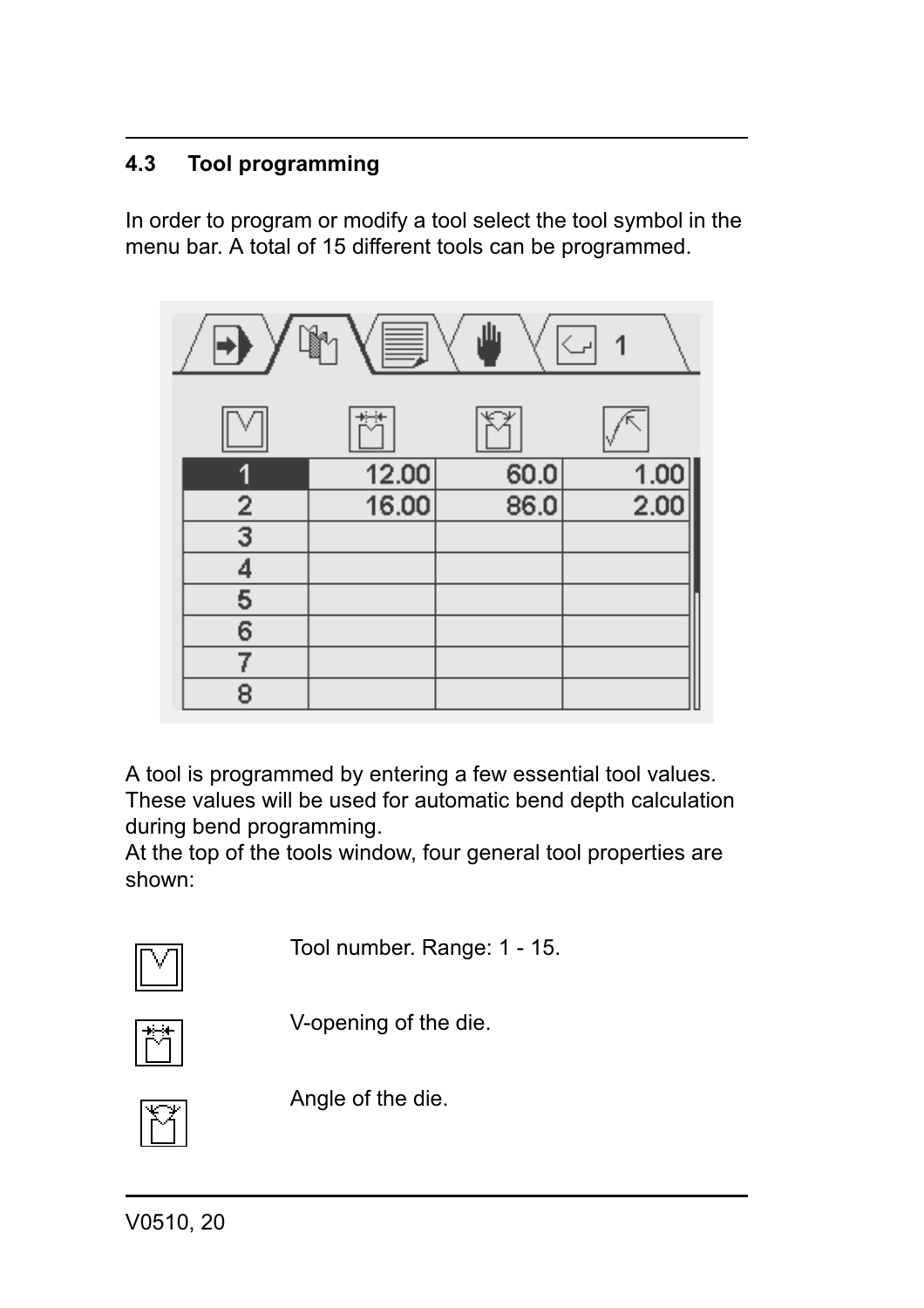Radius of the die.



## **4.4 Product programming**

In order to create a new product, or modify an existing product select the desired product number in the product selection menu. After this switch to the programming screen. This is described in the next paragraph.

#### **4.4.1 Product programming screen**



As mentioned in section 3.3, this programming screen shows, from top to bottom, the following information: current axes positions, general product properties and a table with bend steps. In middle of the screen, the general product properties are displayed: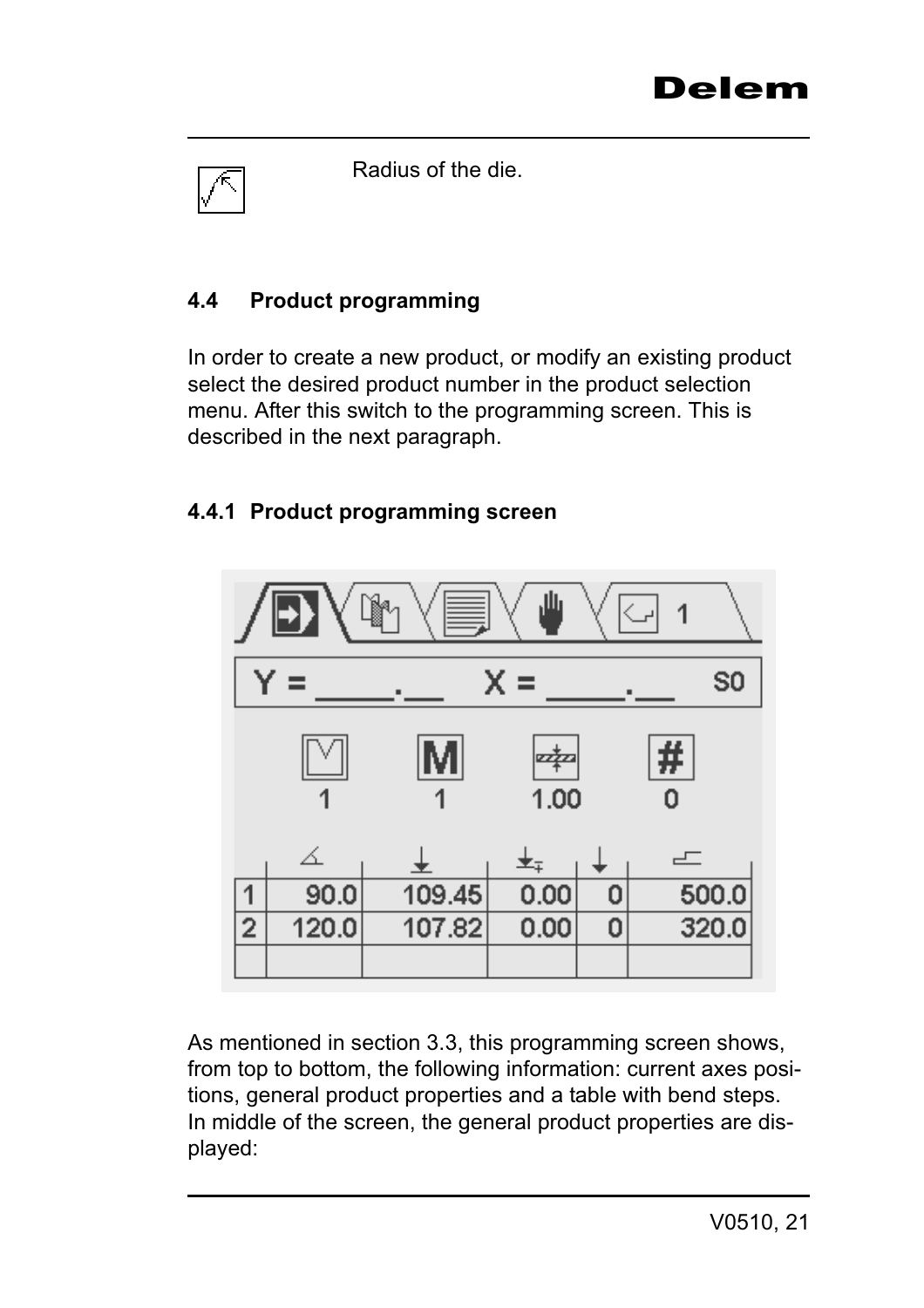

Number of the tool which is used for this product.If the cursor is on the tool icon the tool selection menu can be selected by pressing the left arrow key.

Material ID number.



M

Sheet thickness of this product.



Product width. This value is used for bending force calculation. The availability of this parameter is depending on machine settings.



Stock counter: count the number of products.

If programmed to 0, the counter will increase after each finished product. If programmed higher than zero, the counter will count down. When it has reached 0, the control will stop and the stock counter will be reset to the programmed value.

Below this line, a table is shown with the bend steps of this product. Each line represents one bend step. The first column contains the bend number. For each bend step, the following properties can be programmed:

Angle of this bend.

 $\mathcal{L}_{\mathbb{C}}$ Program here the required angle value. This parameter is available when a tool is programmed.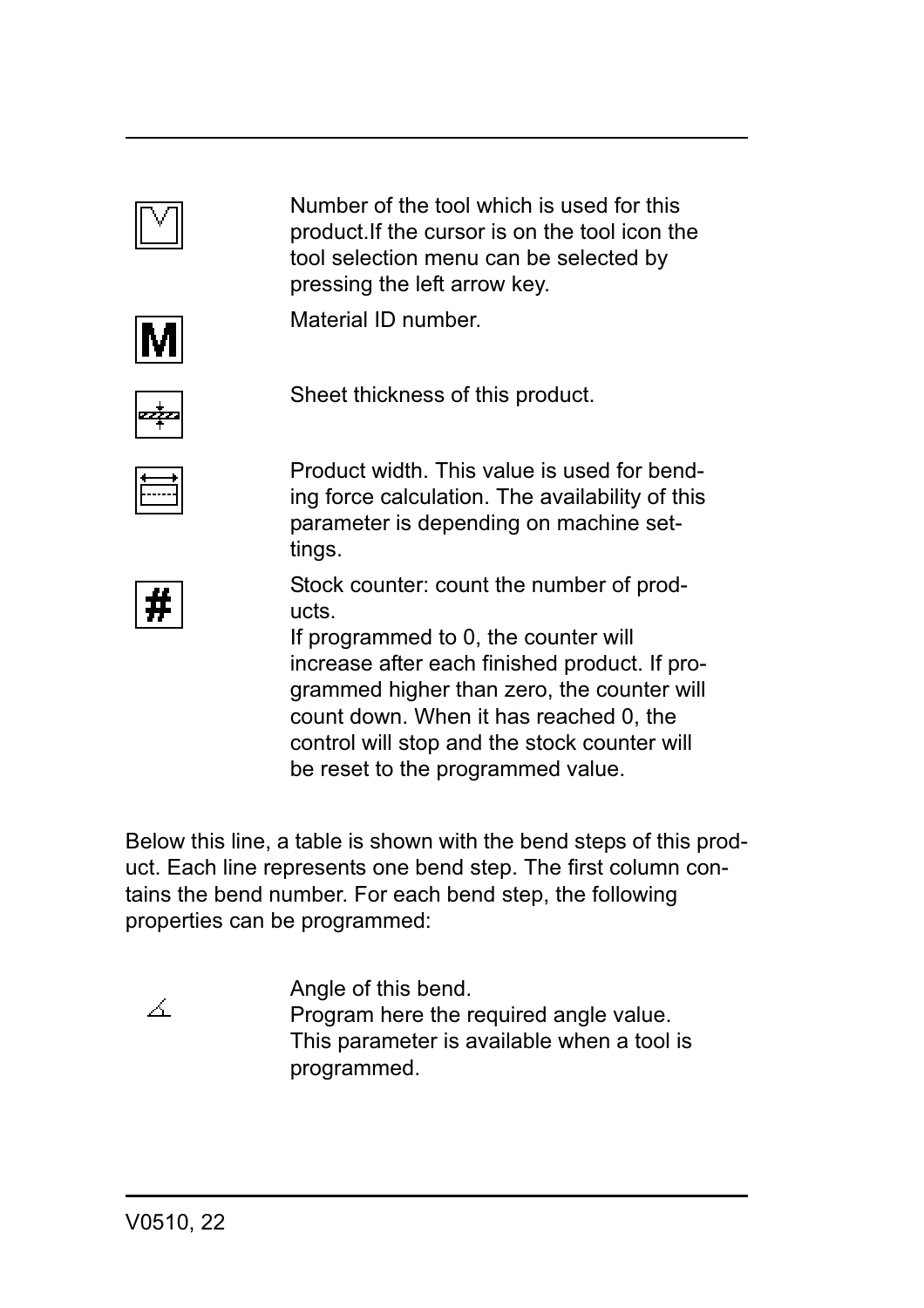|    | Y-axis bend depth.<br>When an angle is programmed, this value<br>is calculated. A higher value means a lower<br>beam position.                                                                               |
|----|--------------------------------------------------------------------------------------------------------------------------------------------------------------------------------------------------------------|
| 士, | Correction on the Y-axis bend depth.<br>When angle programming is used, this cor-<br>rection is used to correct faulty Y-axis val-<br>ues. A positive correction means a lower<br>beam position.             |
| Ţ. | Y-axis opening time.<br>The required opening time after a bend,<br>programmed as a percentage of the maxi-<br>mum opening time. The availability of this<br>parameter is depending on machine set-<br>tings. |
|    | Beam high speed yes/no (1/0).<br>Select high travel speed for the beam dur-<br>ing this bend, yes or no. The availability of<br>this parameter is depending on machine<br>settings.                          |
|    | Back gauge position.<br>The required back gauge position for this<br>bend.                                                                                                                                   |
|    | Bending Force.<br>In this field the calculated bending force is<br>shown. The availability of this parameter is<br>depending on machine settings.                                                            |
|    | Retract distance of the back gauge.<br>The availability of this parameter is depend-<br>ing on machine settings.                                                                                             |
| 工业 | Delay time in seconds for X-axis and FD<br>axis after a step change.<br>The availability of this parameter is depend-<br>ing on machine settings.                                                            |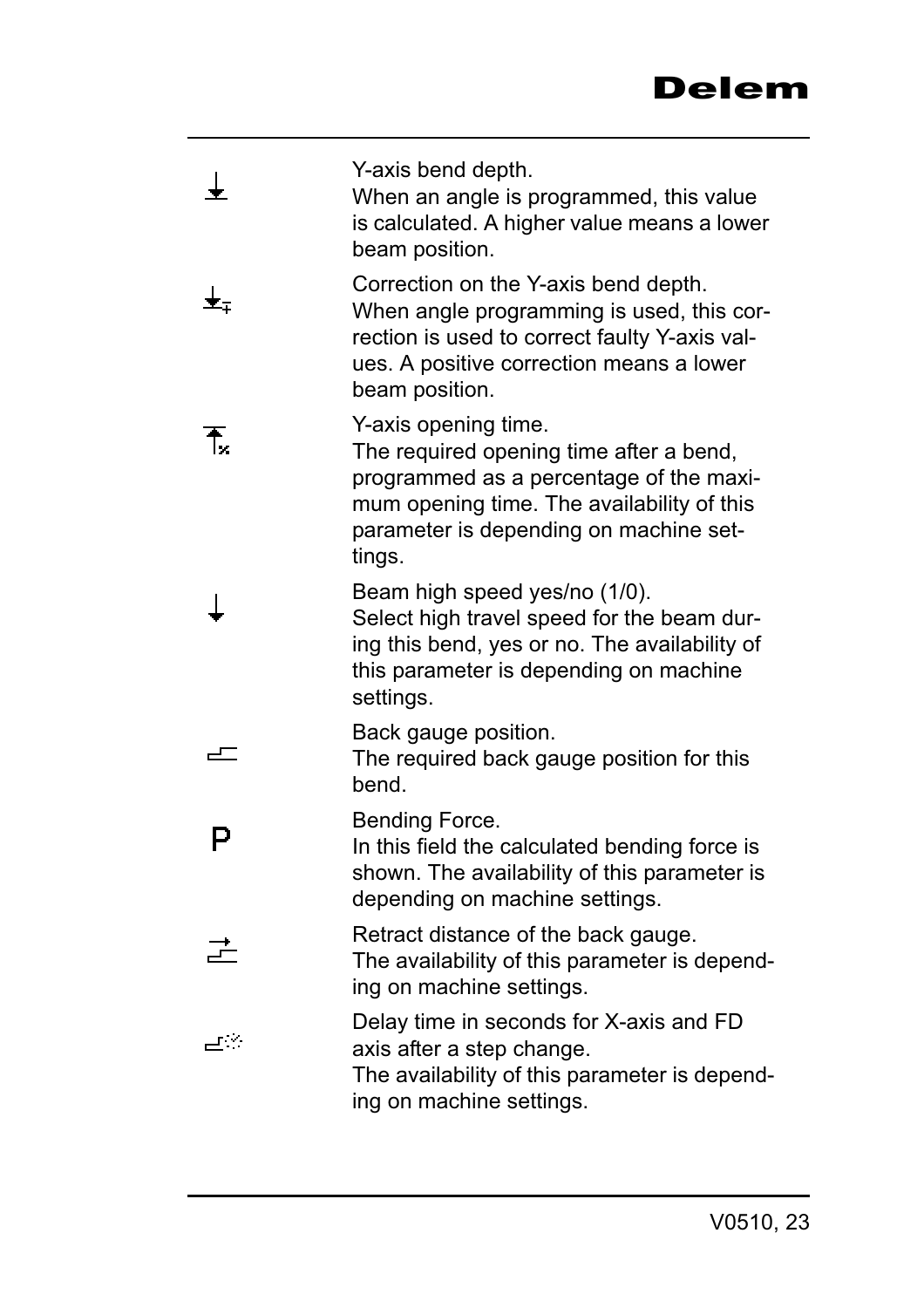#### Digital function output. The value pro-FD. grammed will be active during the bend step. The availability of this parameter is depending on machine settings.

A maximum of 25 bends can be programmed. For quick programming:

- Put the cursor on the angle or Y-axis parameter
- Type the required value and press ENTER: the cursor automatically jumps to the backgauge parameter
- Type the required value and press ENTER
- Repeat these steps for other bend steps

Use the arrow keys to move to a specific parameter. In order to add a new bend place the cursor to the first column (bend number) and press ENTER. To Delete a bend place the cursor to the first column (bend number) and press CLEAR button.

### **4.4.2 Program edit**

Beside the possibility to change all the parameters in the program, it is also possible to add or remove bend steps from an existing program.

To add a bend to the program:

Go to the last bend of the current program, move the cursor to the first column (bend number) and press ENTER. A new bend is added, which has the same parameter values as the previous bend.

To insert a bend to the program:

Select the number of the bend step after which a step should be inserted. Press the ENTER key; a copy of the selected bend step will be inserted. The cursor will automatically move to the new bend step.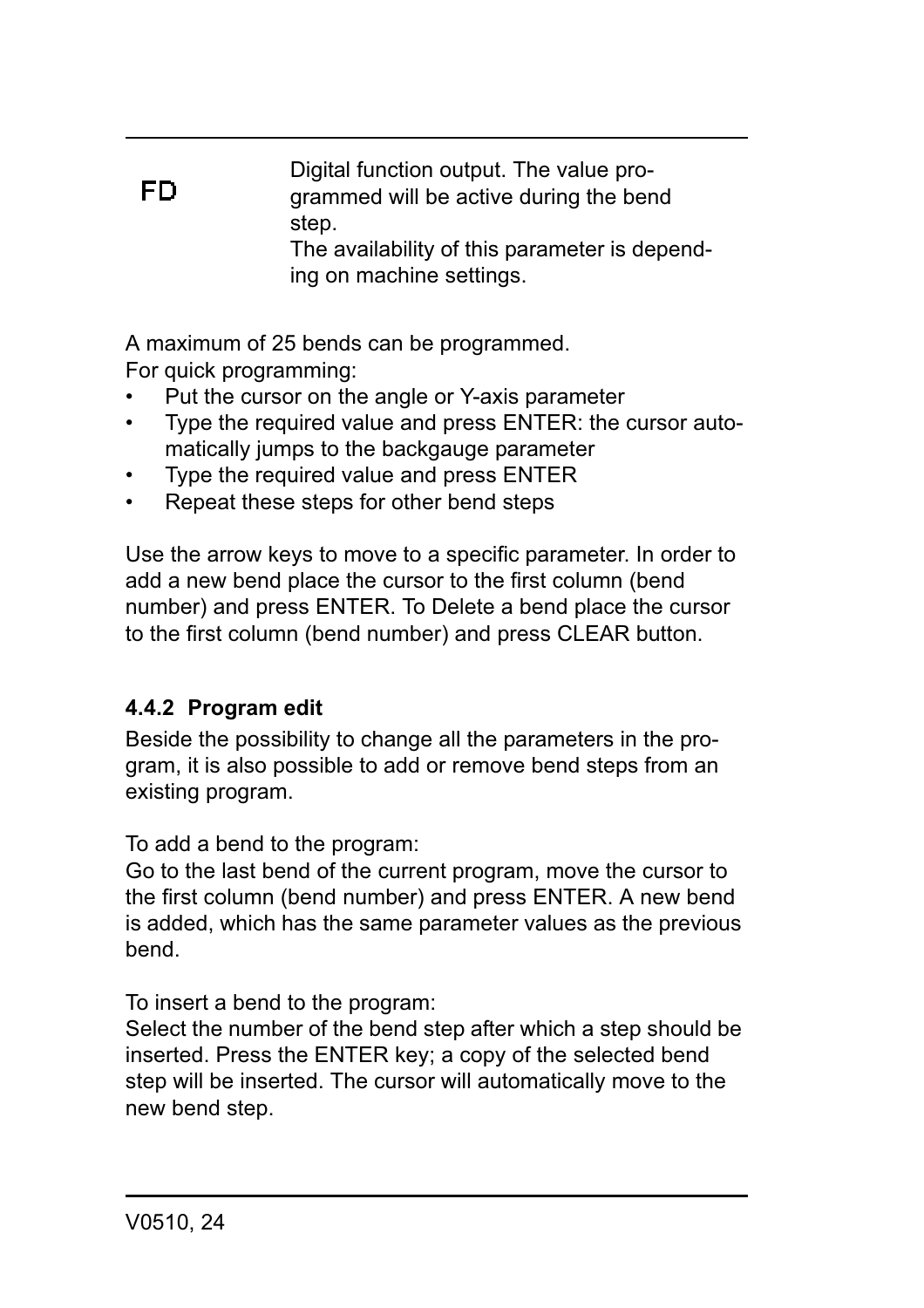To delete a bend from the program:

Select the number of the bend step that should be deleted. Press the CLEAR key; the selected bend step will be deleted. The succeeding bend steps are shifted up.

The first bend cannot be deleted in the programming screen.

#### **4.4.3 Program delete**

 To delete the program, go to the program selection screen and delete the program by pressing the CLEAR key.

#### **4.4.4 Absolute Y-axis value programming**

To create a bend program without using angular programming, program 0 for the tool number. The angle parameter will no longer be available and the plain axis values can be entered.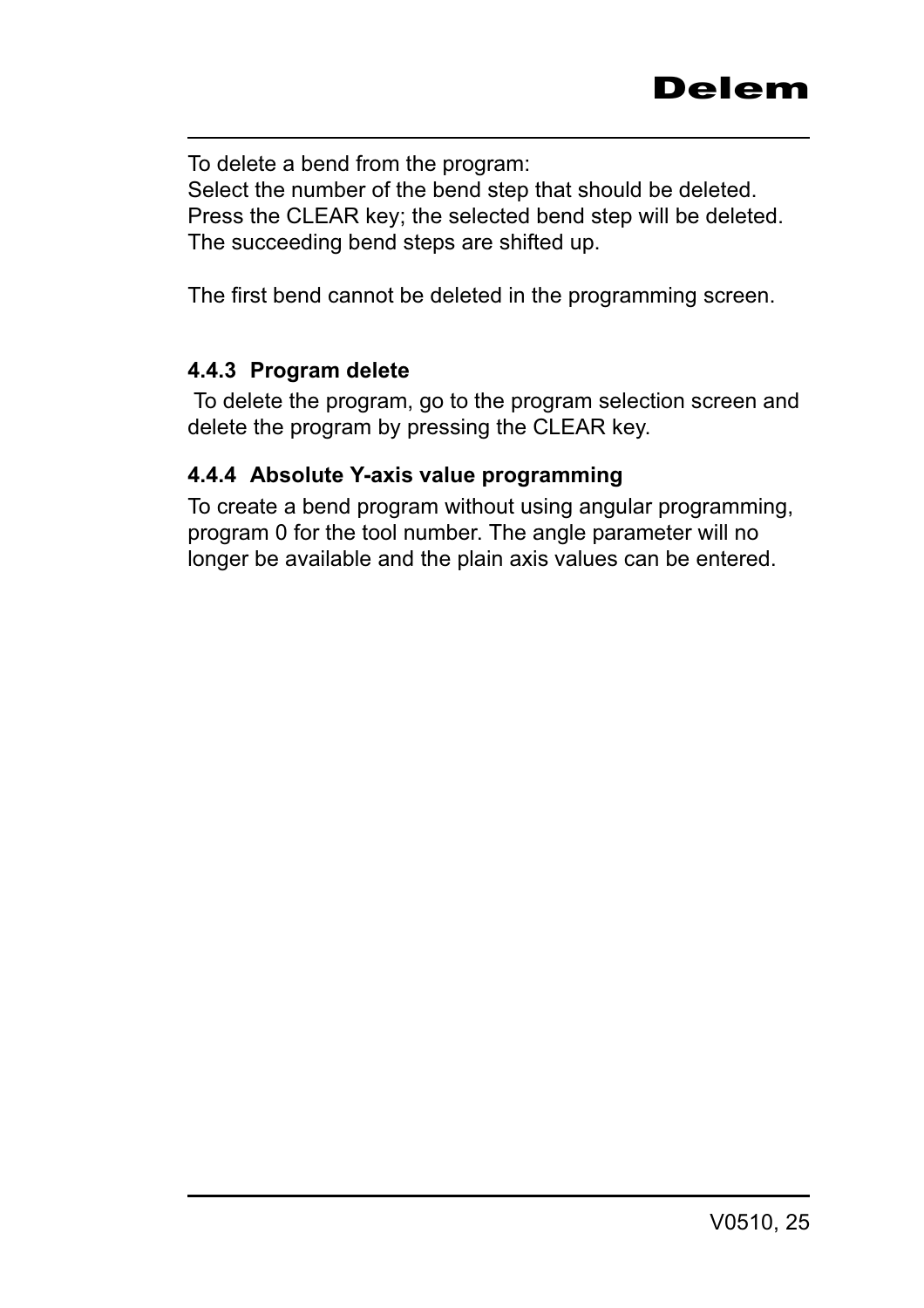## **5. Production mode**

Program execution is carried out from the programming screen. From here, it is possible to execute one or more bend steps.



When started the actual Y and X-axis positions, together with the Stockcount value are displayed in a larger font.

To start a program, press 'Start'. The control will begin execution of the step on which the cursor is placed.



To stop execution, press 'Stop'.

A program is repeated until 'Stop' is pressed or until the stock counter (#) has reached 0 after down counting.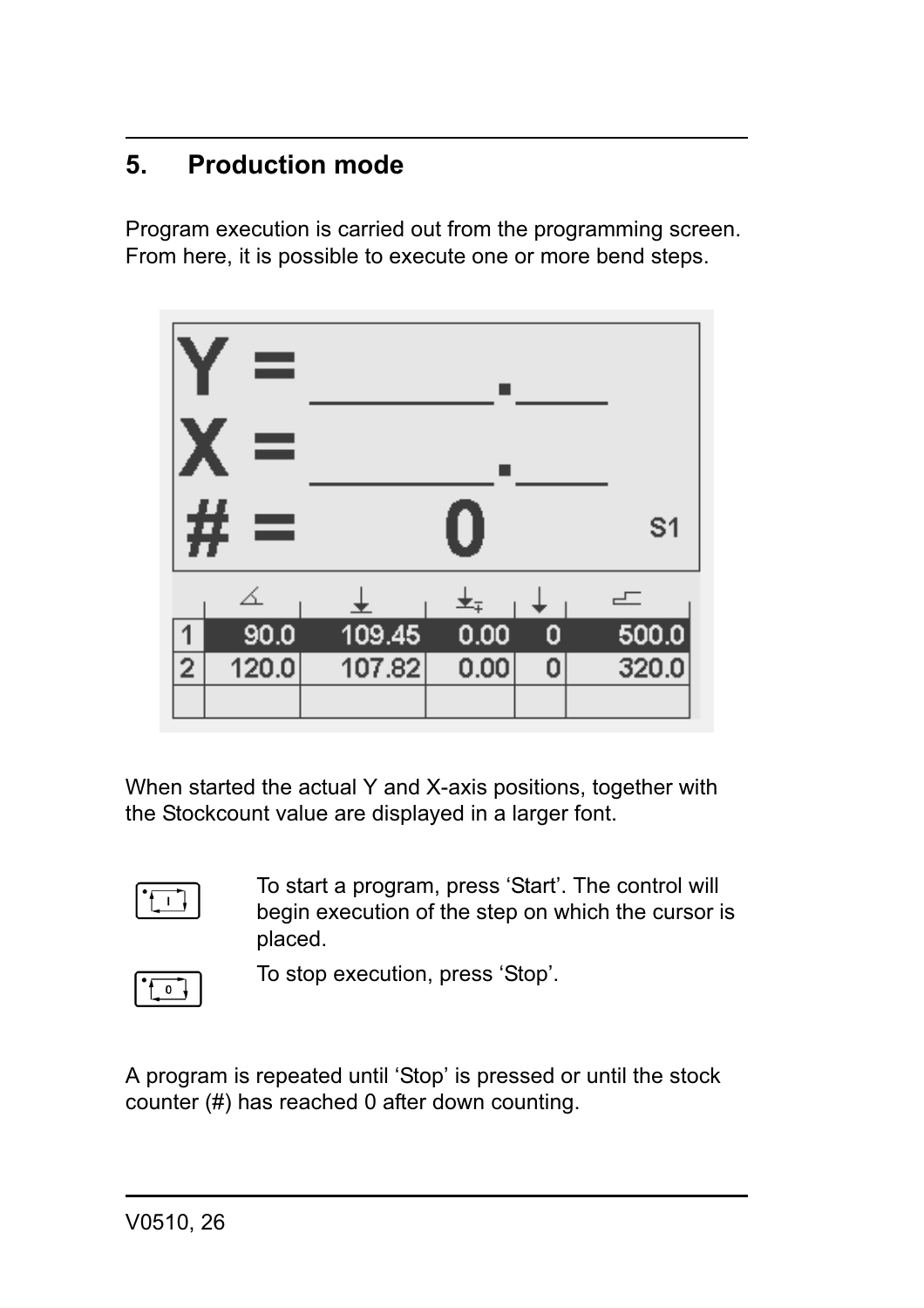Programs can only be executed on the machine when the pump for the hydraulic system is running. If the controller is started when the pump is not running a message will be displayed. Press the enter key to clear the message from the screen.



This symbol indicates the pump is not started.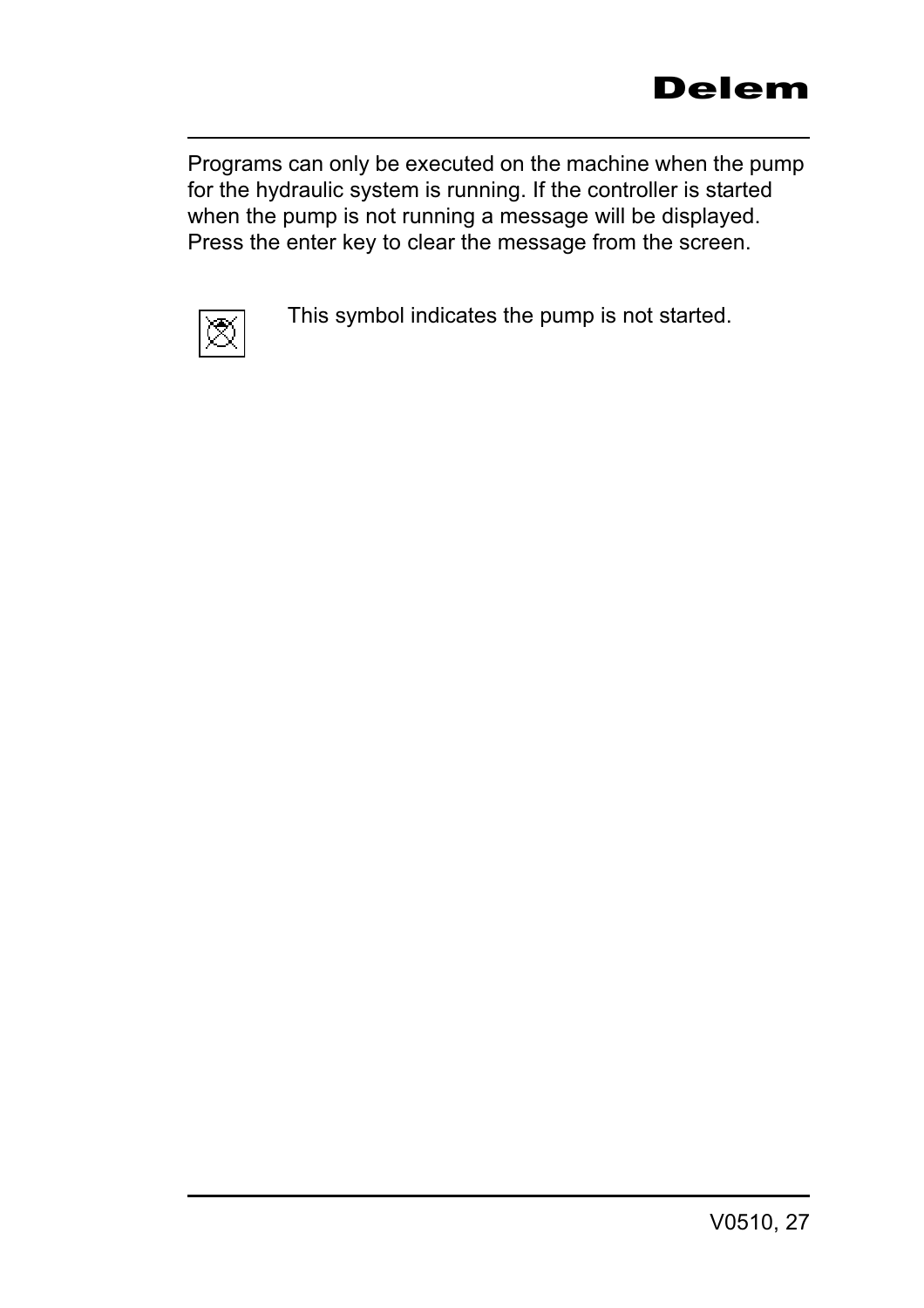## **6. Diagnostics**

## **6.1 Diagnostic screen**

If the START or STOP button is pressed for 2 seconds in the automatic mode screen the DA-41 will enter its build in diagnostic screen. In total there are 3 screens, the arrow keys up and down can be used to navigate through the screens. The diagnostic mode can be switched off by pressing the STOP key for 2 seconds again.

Screen1: Position overview

The programmed position, actual position and control state for the Y- and X-axis are displayed.

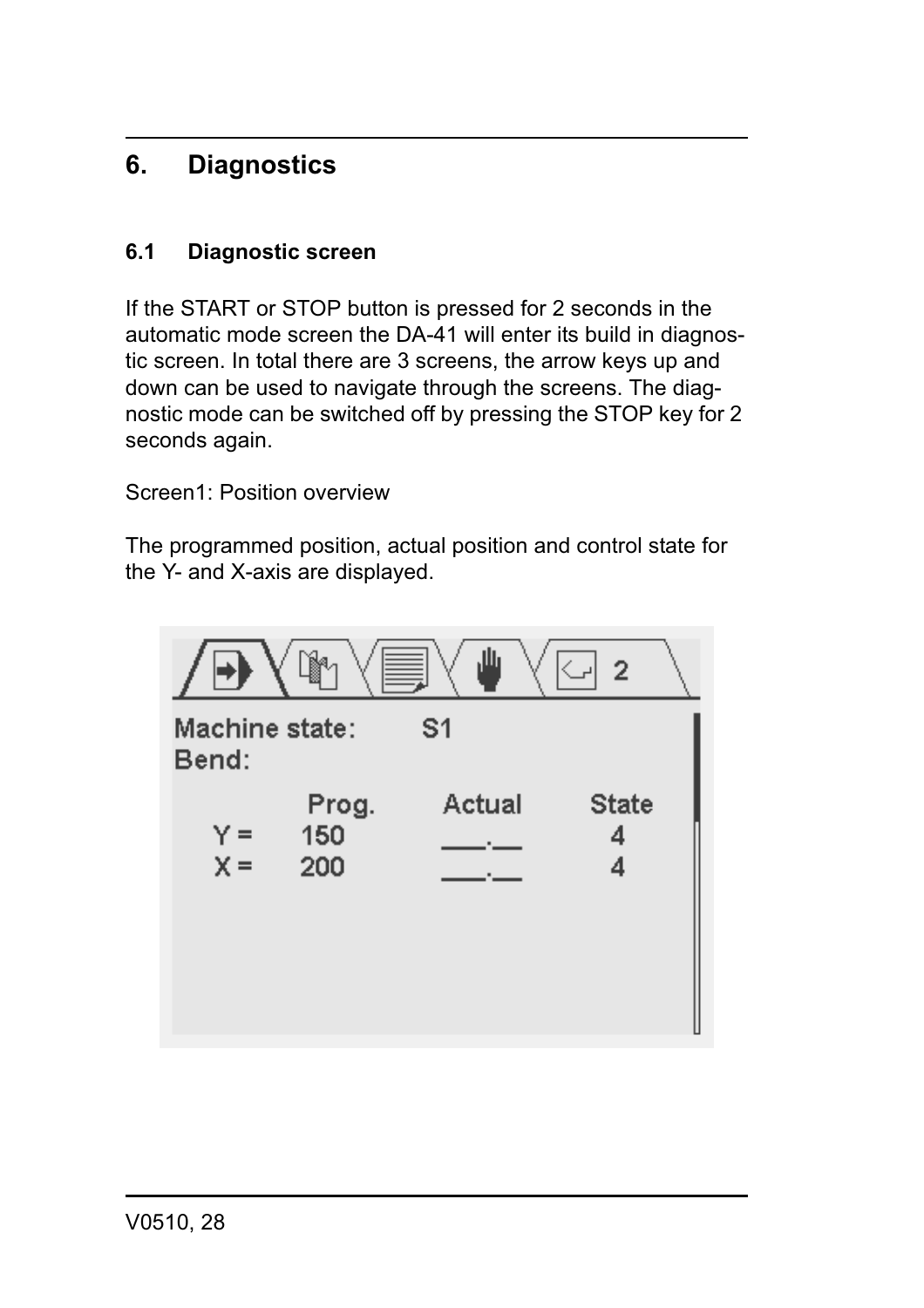Mentioned below are the possible machine states:

S0 -> Stopped S1 -> Positioning S2 -> Wait for Retract S3 -> Wait for LDP S4 -> Opening S5 -> Wait for STEP S6 -> Wait for X-delay

Screen2: Digital input and output signals

The status of all digital input and output signals is displayed.

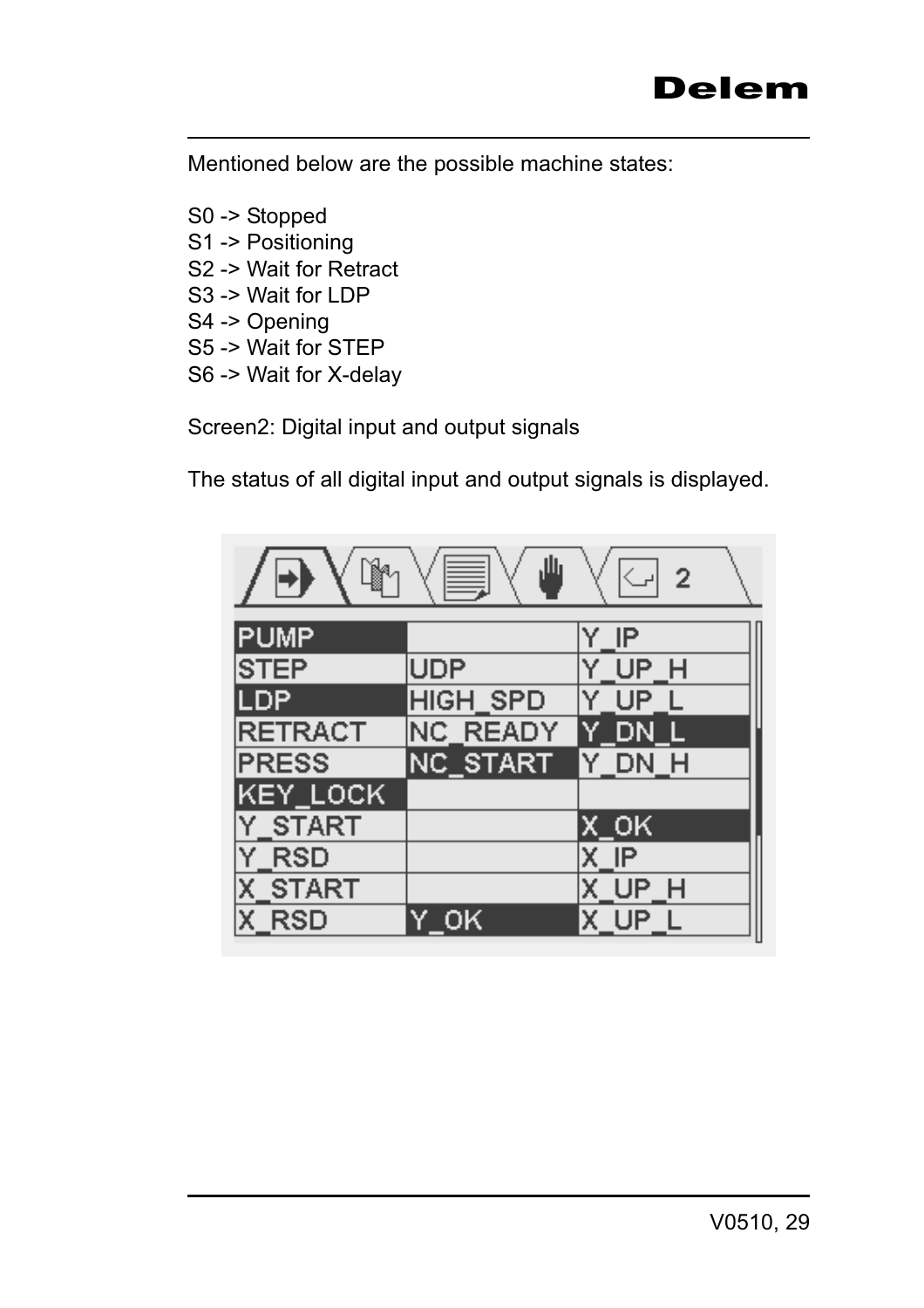Screen3: All input and output signals

The state of all digital inputs, analog outputs and encoder are displayed.



### **6.2 Error messages**

The DA-41 controller has a build in error messaging system. The messages can be set to inform the user about the possible reason why a certain action cannot be executed by the controller. Listed below an overview of the messages that can be set by the controller:



Pump not started: This message indicates the pump is not started.



Invalid tool data: This message indicates that the tool data is not programmed, is invalid or not compleet.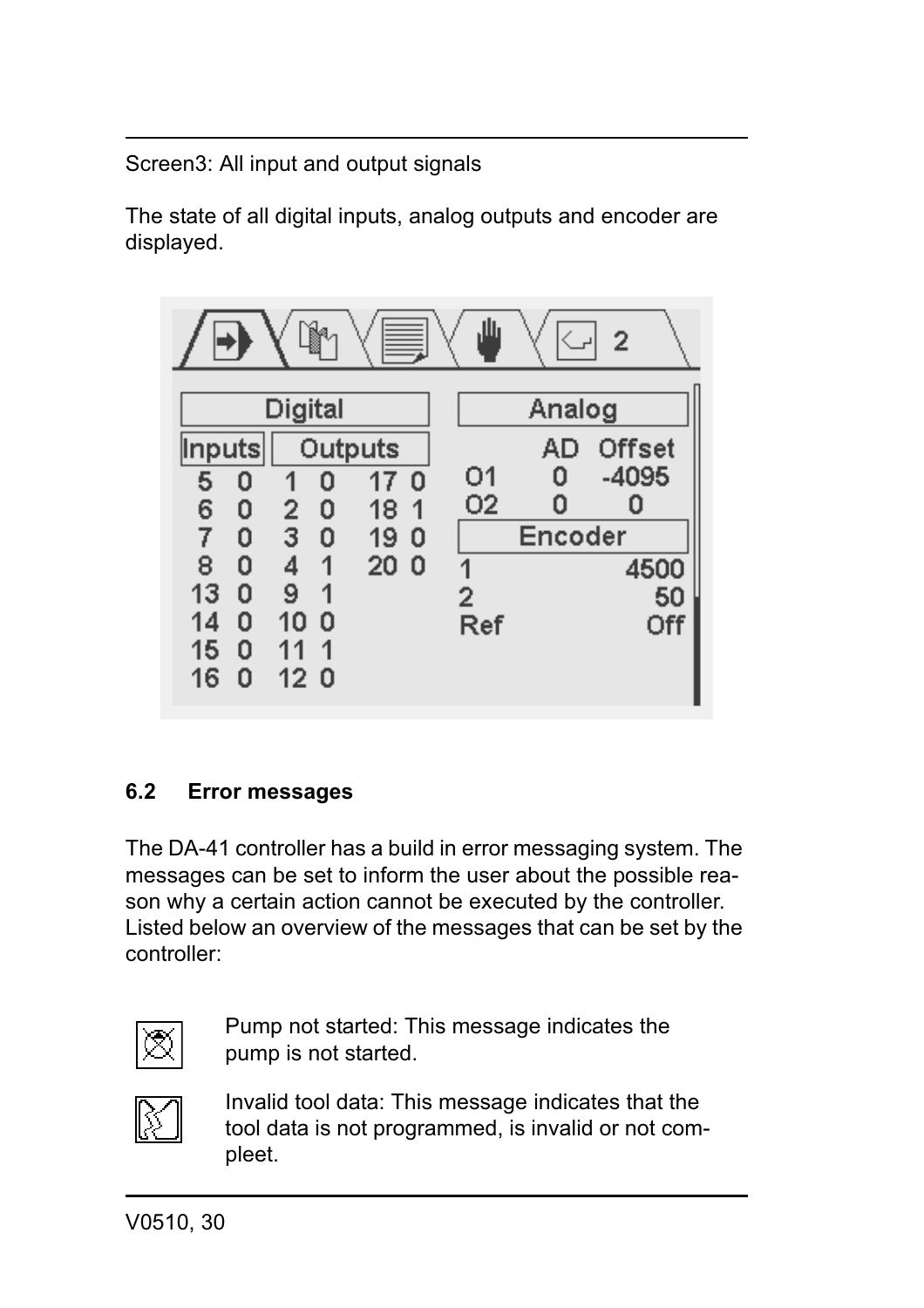## Delem